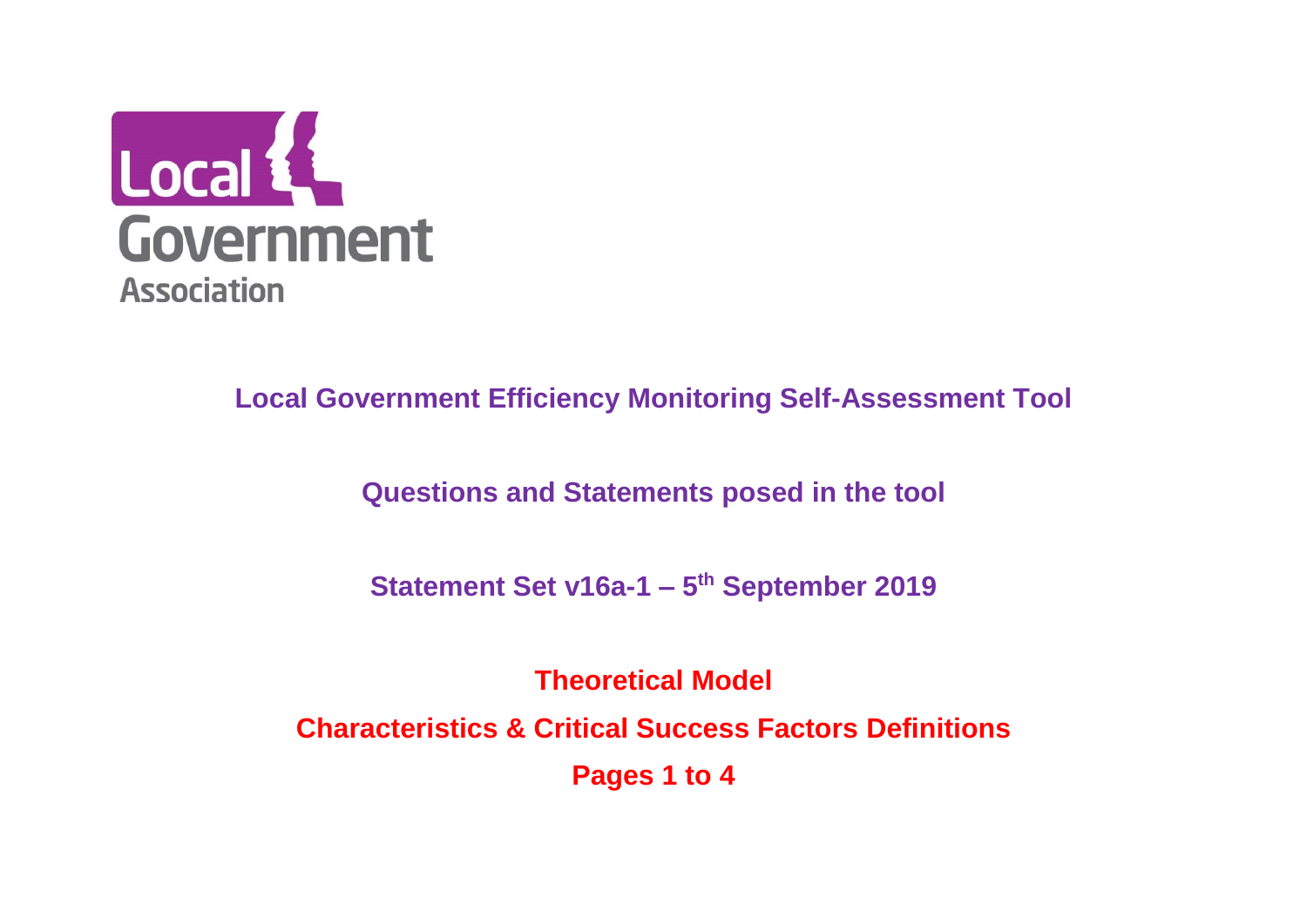| <b>Characteristic</b><br><b>Statement Set</b><br>v16a-1 Clean<br>05/09/2019 | <b>Service</b>                                                                                                                                                                                                                                                                                                                                                                                                                                                                                                     | <b>Customer</b>                                                                                                                                                                                                                                                                                                                                                                                       | <b>Community</b>                                                                                                                                                                                                                                                                                                                                                                                                                                                                                                                                                                                                                                                                               | <b>Critical Success</b><br><b>Factor</b> |                                                                                                                                                                                                                                                                                                                                                                                                                                                                                                                                                                                                                              |
|-----------------------------------------------------------------------------|--------------------------------------------------------------------------------------------------------------------------------------------------------------------------------------------------------------------------------------------------------------------------------------------------------------------------------------------------------------------------------------------------------------------------------------------------------------------------------------------------------------------|-------------------------------------------------------------------------------------------------------------------------------------------------------------------------------------------------------------------------------------------------------------------------------------------------------------------------------------------------------------------------------------------------------|------------------------------------------------------------------------------------------------------------------------------------------------------------------------------------------------------------------------------------------------------------------------------------------------------------------------------------------------------------------------------------------------------------------------------------------------------------------------------------------------------------------------------------------------------------------------------------------------------------------------------------------------------------------------------------------------|------------------------------------------|------------------------------------------------------------------------------------------------------------------------------------------------------------------------------------------------------------------------------------------------------------------------------------------------------------------------------------------------------------------------------------------------------------------------------------------------------------------------------------------------------------------------------------------------------------------------------------------------------------------------------|
| <b>Role of the</b><br><b>Authority</b>                                      | 1. The council understands the<br>need for and how to review the<br>performance of services. 2.<br>There are clear, signed off plans, customers. 2. Customer contact<br>for monitoring service<br>performance and customer<br>feedback. 3. Reviews of services customer wants to engage. 3.<br>have been conducted and<br>feedback acted upon. 4.<br>Planned improvements been<br>realised.                                                                                                                        | 1. The authority understands why 1. The authority understands<br>customers want to engage with it<br>and why it must engage with<br>and services have been<br>redesigned around how the<br>Customer centred design has<br>been implemented across the<br>authority. 4. The authority<br>checks that the implemented<br>approach works for the customer<br>and takes corrective action if<br>required. | community needs, current and<br>future, as well as community<br>capability. 2. The authority has<br>clear, signed off plans, to grow<br>and harness community<br>capacity. 3. The authority<br>actively engages with the<br>community in deploying capacity<br>to meet needs. 4. The authority<br>monitors the impact of<br>community capacity and takes<br>corrective action if required.                                                                                                                                                                                                                                                                                                     | Leadership and<br><b>Management</b>      | 1. The authority has a clear vision for its area (inc.<br>residents and local business) and the role of the authority<br>as the leader of place and has effective member/officer<br>relationships and effective decision making processes. 2.<br>The authority has created and agreed implementation plans<br>for the authority role and has identified any improvements<br>required to deliver the vision. 3. The authority is delivering<br>its vision for the area and for itself. 4. The vision is owned<br>by members, staff, residents and local business and all<br>participants are delivering the desired outcomes. |
| <b>Managing Income</b>                                                      | 1. The authority understands the 1. The authority understands its<br>range of income generation<br>opportunities, the investment<br>required, the risks to be<br>managed, and the surplus<br>potential. 2. The authority has<br>signed off plans to generate the<br>income required to support<br>sustainable finances. 3. Income<br>generation activities are<br>delivering planned profitability<br>and risks are well managed. 4.<br>These activities are regularly<br>reviewed and corrective action<br>taken. | customers' needs. 2. The<br>authority has signed off plans for<br>new goods and services, alone,<br>or with local businesses. 3.<br>These are new services available economic activity. 2. The<br>via its customers' normal<br>engagement channels. 4. These<br>goods and services are<br>delivering planned profitability<br>and surpluses.                                                          | 1. The authority understands the<br>business opportunities that meet<br>the needs of its customers,<br>preventing public service<br>demand and/ or growing<br>authority has signed off plans to<br>use its available assets (financial<br>and capacity) to build profitable<br>business that diverts demand<br>from public service if more<br>beneficial outcomes might be<br>achieved. 3. The authority<br>manages established businesses<br>that have diverted demand (from<br>support by public bodies) and<br>delivers a surplus to the<br>authority. 4. The authority<br>regularly reviews and quantifies<br>the effects of demand diversion,<br>taking action if targets are not<br>met. | Approach to<br>Change                    | 1. The authority understands the resources, skills and<br>capability required to effect the improvements and<br>innovations that it requires. 2. The authority has put in<br>place clear resource plans and governance arrangements<br>required to deliver the change. 3. The approach to change<br>is under way and planned changes are progressing. 4.<br>Planned resources are proving sufficient (type and scale)<br>to deliver the planned outputs.                                                                                                                                                                     |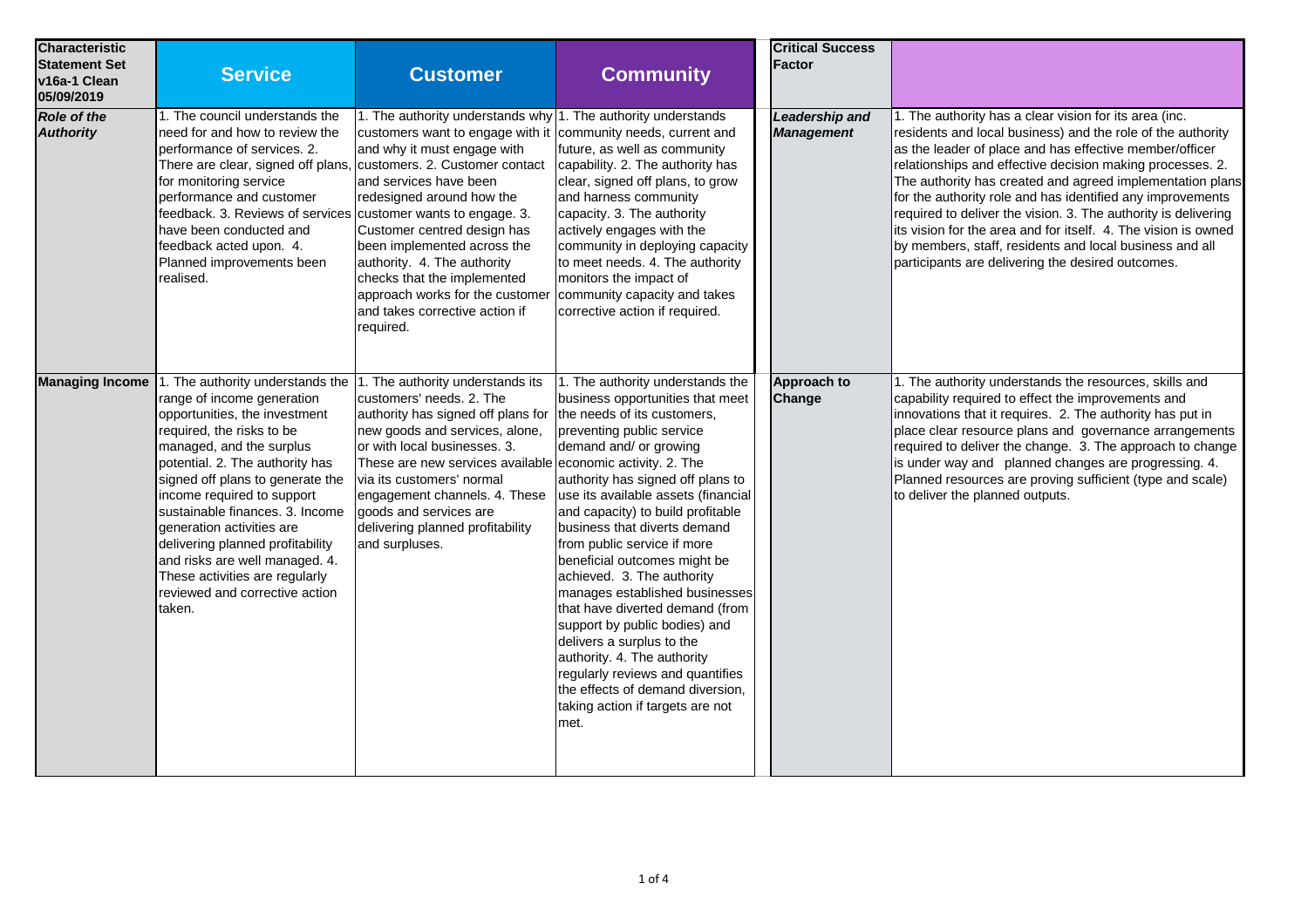| <b>Characteristic</b><br><b>Statement Set</b><br>v16a-1 Clean<br>05/09/2019 | <b>Service</b>                                                                                                                                                                                                                                                                                                                                                                                                                                                                                                                                                                                                                                                 | <b>Customer</b>                                                                                                                                                                                                                                                                                                                                                                                                                                                                                                                 | <b>Community</b>                                                                                                                                                                                                                                                                                                                                                                                                                                                                                                                                                       | <b>Critical Success</b><br>Factor     |                                                                                                                                                                                                                                                                                                                                                                                                                     |
|-----------------------------------------------------------------------------|----------------------------------------------------------------------------------------------------------------------------------------------------------------------------------------------------------------------------------------------------------------------------------------------------------------------------------------------------------------------------------------------------------------------------------------------------------------------------------------------------------------------------------------------------------------------------------------------------------------------------------------------------------------|---------------------------------------------------------------------------------------------------------------------------------------------------------------------------------------------------------------------------------------------------------------------------------------------------------------------------------------------------------------------------------------------------------------------------------------------------------------------------------------------------------------------------------|------------------------------------------------------------------------------------------------------------------------------------------------------------------------------------------------------------------------------------------------------------------------------------------------------------------------------------------------------------------------------------------------------------------------------------------------------------------------------------------------------------------------------------------------------------------------|---------------------------------------|---------------------------------------------------------------------------------------------------------------------------------------------------------------------------------------------------------------------------------------------------------------------------------------------------------------------------------------------------------------------------------------------------------------------|
| <b>Managing</b><br><b>Expenditure</b>                                       | . The authority understands the 1. The authority understands<br>resources required (at unit cost<br>level) to deliver its services and<br>functional areas (e.g. IT) and<br>compares performance with<br>lother authorities. 2. The<br>authority has processes to<br>monitor variations in unit costs<br>and performs comparisons with<br>other authorities. 3. The authority organisation and its ways of<br>Itakes action to understand the<br>cause of variations and takes<br>action where appropriate. 4. Unit<br>costs have been managed and<br>compared with other<br>organisations in the sector<br>(taking account of any justifiable<br>variations). | demand, how grouping services<br>(front line and back office) can<br>offer benefits to the organisation<br>and its customers and where<br>best to effect delivery (in home,<br>locality, online, phone or on<br>premises). 2. The authority has<br>plans for redesign of the<br>working to optimise the cost per<br>unit of output delivered. 3. The<br>authority has optimised its<br>organisation and process design<br>to reduce unit costs. 4. The<br>redesign is delivering the<br>planned improvements in<br>expenditure. | 1. The authority understands the<br>cost of services and of<br>alternative actions outside the<br>authority to meet needs in the<br>community and prevent service<br>demand. 2. The authority has<br>considered the whole life costs<br>of prevention compared to the<br>cost of service delivery. 3. The<br>authority has a forward budget<br>prediction of these costs over the<br>next 3 years. 4. The authority<br>monitors the actual expenditure<br>reduction delivered by service<br>prevention and takes corrective<br>action if targets are not being<br>met. | <b>Getting the Best</b><br>from Staff | . The authority understands the role of behaviour change<br>in delivering ways of working. 2. The authority has<br>designed, with staff involvement, an appropriate<br>behavioural framework for its way of working. 3. The<br>authority has implemented a behavioural framework with<br>monitoring and management of behaviours. 4. Staff<br>understand and own the behaviours and they are driving<br>the change. |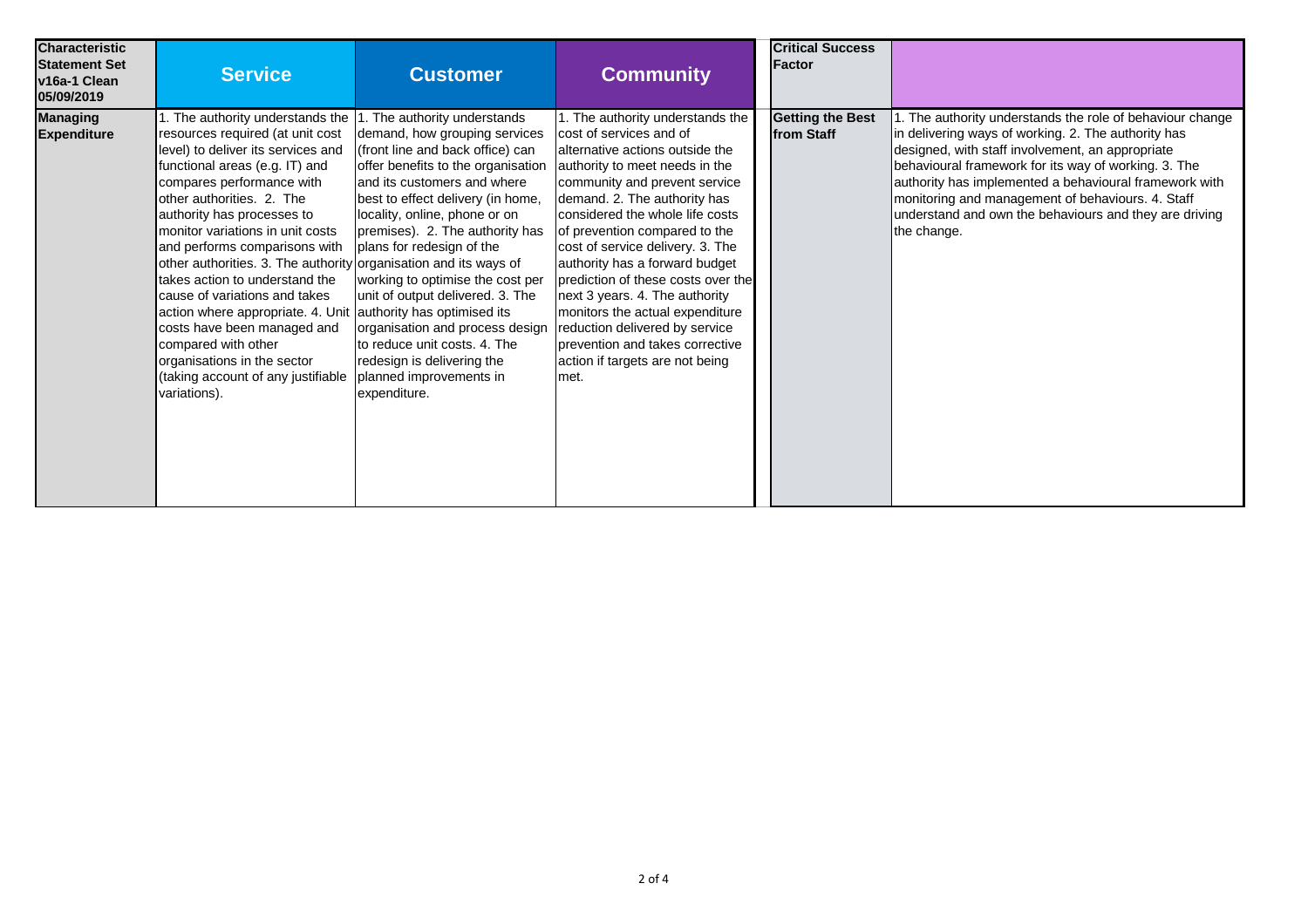| <b>Characteristic</b><br><b>Statement Set</b><br>v16a-1 Clean<br>05/09/2019 | <b>Service</b>                                                                                                                                                                                                                                                                                                                                                                                                                                                                                                                                                                                                                                                                                                                                                                                                               | <b>Customer</b>                                                                                                                                                                                                                                                                                                                                                                                                                                                                                                                                                                              | <b>Community</b>                                                                                                                                                                                                                                                                                                                                                                                                                                                                                                                                                                                                                             | <b>Critical Success</b><br>Factor |  |
|-----------------------------------------------------------------------------|------------------------------------------------------------------------------------------------------------------------------------------------------------------------------------------------------------------------------------------------------------------------------------------------------------------------------------------------------------------------------------------------------------------------------------------------------------------------------------------------------------------------------------------------------------------------------------------------------------------------------------------------------------------------------------------------------------------------------------------------------------------------------------------------------------------------------|----------------------------------------------------------------------------------------------------------------------------------------------------------------------------------------------------------------------------------------------------------------------------------------------------------------------------------------------------------------------------------------------------------------------------------------------------------------------------------------------------------------------------------------------------------------------------------------------|----------------------------------------------------------------------------------------------------------------------------------------------------------------------------------------------------------------------------------------------------------------------------------------------------------------------------------------------------------------------------------------------------------------------------------------------------------------------------------------------------------------------------------------------------------------------------------------------------------------------------------------------|-----------------------------------|--|
| <b>Use of Data and</b><br>Intelligence                                      | 1. The authority understands the<br>use of data and data standards<br>to plan, manage and monitor the<br>delivery of services. 2. The<br>authority has agreed plans for<br>the use of structured digital data<br>to support its services. 3. The<br>authority actively uses structured generate data on trends in<br>digital data for planning,<br>managing and monitoring its<br>services. 4. The authority's data<br>use enables it to monitor and<br>predict demand for service, the<br>service to be delivered and its<br>performance monitored.<br>[Structured data is taken to refer<br>to modern data practices where<br>the organisation has data<br>policies for governance, use of<br>national standards, linking of<br>data, sharing of data between<br>departments and other<br>organisations, open publishing]. | 1. The authority understands the<br>use of data and data standards<br>(operational and analytic) to<br>support customer centred<br>response. 2. The authority has<br>signed off plans to link service<br>Idata to customer data and to<br>customer activity. 3. The<br>authority links service data to<br>customer data and generates<br>intelligence on customer<br>engagement. 4. The authority<br>has realised improvements in its<br>customer engagement from the<br>use of advance data practices<br>involving good governance,<br>transparency data standards,<br>linking and sharing. | 1. The authority understands the<br>use and sources of data to<br>understand the needs of its<br>community and to harness<br>community capacity. 2. Signed<br>off plans have been formulated<br>to regularly review the needs of<br>localities, map community<br>capacity and commission<br>community response to<br>customers. 3. The authority<br>regularly produces and reviews<br>locality profiles to understand<br>need and use data on<br>community capacity to<br>commission support. 4. The use<br>of data has enabled an<br>understanding of need,<br>availability of community<br>capacity and delivery of<br>community outcomes. |                                   |  |
| Use of Digital and<br><b>Technology</b>                                     | 1. The authority understands the<br>opportunity for digital and new<br>technology to improve services.<br>2. There are signed off plans to<br>use digital and new technology<br>to improve services and their<br>efficiency. 3. Digital and new<br>technologies have been used to<br>improve the service to customers provide a joined up response to<br>and reduce its unit costs. 4. The<br>service has been measurably<br>improved for the customer and<br>lunit costs have been reduced.                                                                                                                                                                                                                                                                                                                                 | 1. There is an understanding of<br>the role of digital in creating a<br>customer centric authority. 2.<br>There are signed off plans to use<br>digital and new technology to<br>redesign the authority around the<br>customer. 3. Digital has been<br>used to integrate services and<br>the customer at the place and<br>time of their choosing. 4. The<br>authority's digital approach has<br>reduced its unit costs.                                                                                                                                                                       | 1. There is an understanding of<br>the role of digital and new<br>technology in enabling resilient<br>communities and connecting<br>capacity with need. 2. There are<br>signed off plans to use digital<br>and technology to understand<br>need and help build community<br>capacity. 3. Digital and new<br>technology has been<br>implemented to understand need<br>and support resilient<br>communities. 4. Digital and<br>technology has supported<br>reduction in need for public<br>service and generated greater<br>resilience and independence in<br>communities.                                                                     |                                   |  |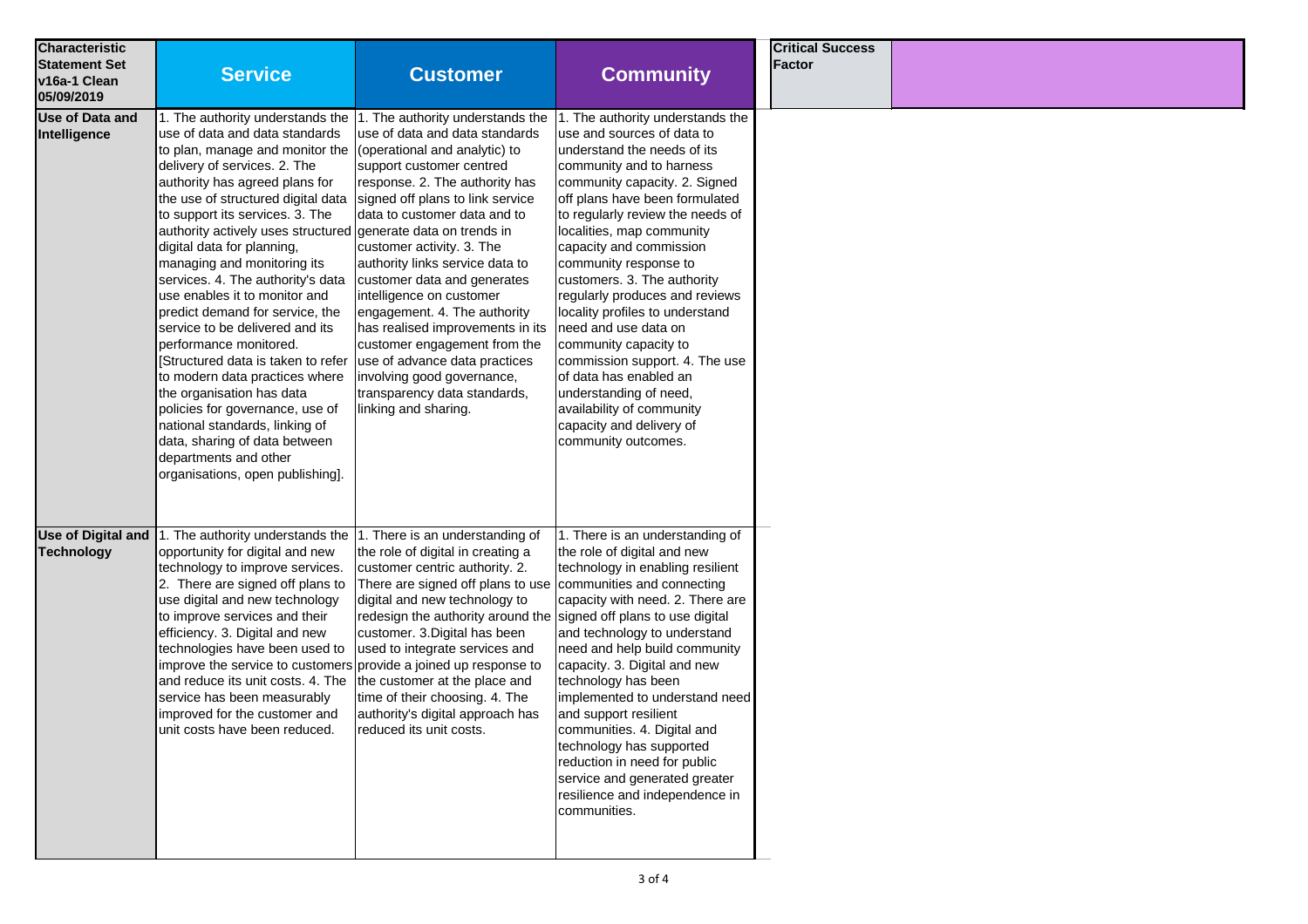| <b>Characteristic</b><br><b>Statement Set</b><br>v16a-1 Clean<br>05/09/2019 | <b>Service</b>                                                                                                                                                                                                                                                                                                                                                                             | <b>Customer</b>                                                                                                                                                                                                                                                                                                                                                                                                                                                                                                               | <b>Community</b>                                                                                                                                                                                                                                                                                                                                                                                                     | <b>Critical Success</b><br><b>Factor</b> |  |
|-----------------------------------------------------------------------------|--------------------------------------------------------------------------------------------------------------------------------------------------------------------------------------------------------------------------------------------------------------------------------------------------------------------------------------------------------------------------------------------|-------------------------------------------------------------------------------------------------------------------------------------------------------------------------------------------------------------------------------------------------------------------------------------------------------------------------------------------------------------------------------------------------------------------------------------------------------------------------------------------------------------------------------|----------------------------------------------------------------------------------------------------------------------------------------------------------------------------------------------------------------------------------------------------------------------------------------------------------------------------------------------------------------------------------------------------------------------|------------------------------------------|--|
| <b>Procurement and</b><br><b>Commissioning</b>                              | Services understand their<br>expenditure and supplier base.<br>for effective commissioning to<br>shape future services capable of<br>supporting demand, engaging<br>markets, etc. 3. The services use power to reduce the cost for its<br>procurement effectively to<br>improve outcomes. 4. Services<br>have used procurement to<br>demonstrably minimise costs<br>and improved services. | 1. The authority understands the<br>combined spend of the<br>2. Services have signed off plans organisation. 2. The authority has groups and long-term trends and<br>planned procurements for all<br>categories of expenditure. 3. The these costs. 2. The authority has<br>authority has used its buying<br>services (inc. costs of suppliers<br>or to take advantage of its supply completed procurements that<br>chain's buying power). 4.<br>Procurement has reduced the<br>costs of services and costs for<br>suppliers. | 1. The authority understands the<br>cost of living of vulnerable<br>short-term impacts that affect<br>signed off plans to maximise its<br>procurement skills to mitigate<br>these costs. 3. The authority has<br>have reduced the cost of living<br>for residents and businesses. 4<br>Reduction in costs for vulnerable<br>groups has led to greater<br>independence and reduction in<br>demand for public service. |                                          |  |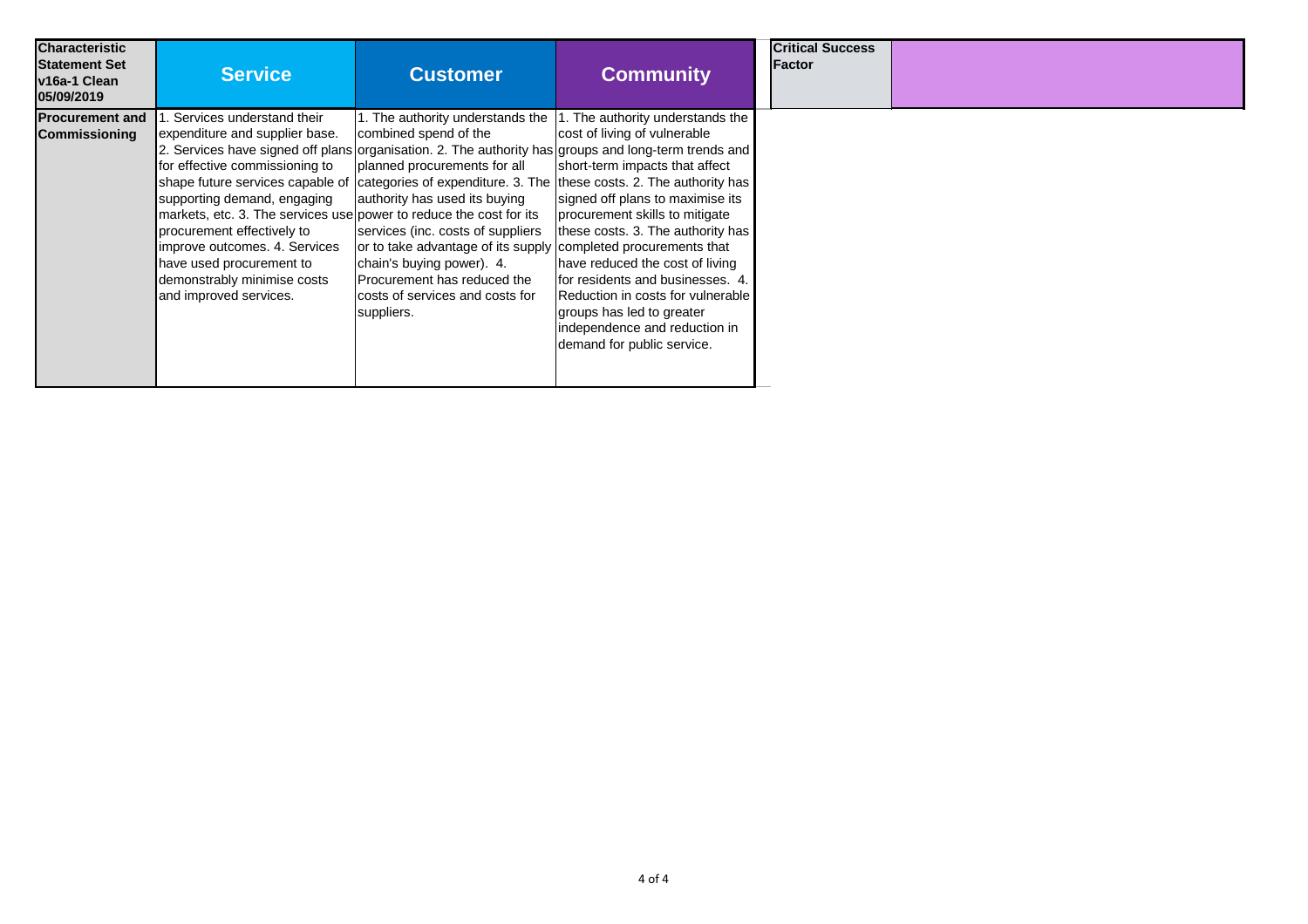

**Questions and Statements posed in the tool**

**Statement Set v16a – 5th September 2019**

**Theoretical Model Role of the Authority Statement Set Pages 1 to 3**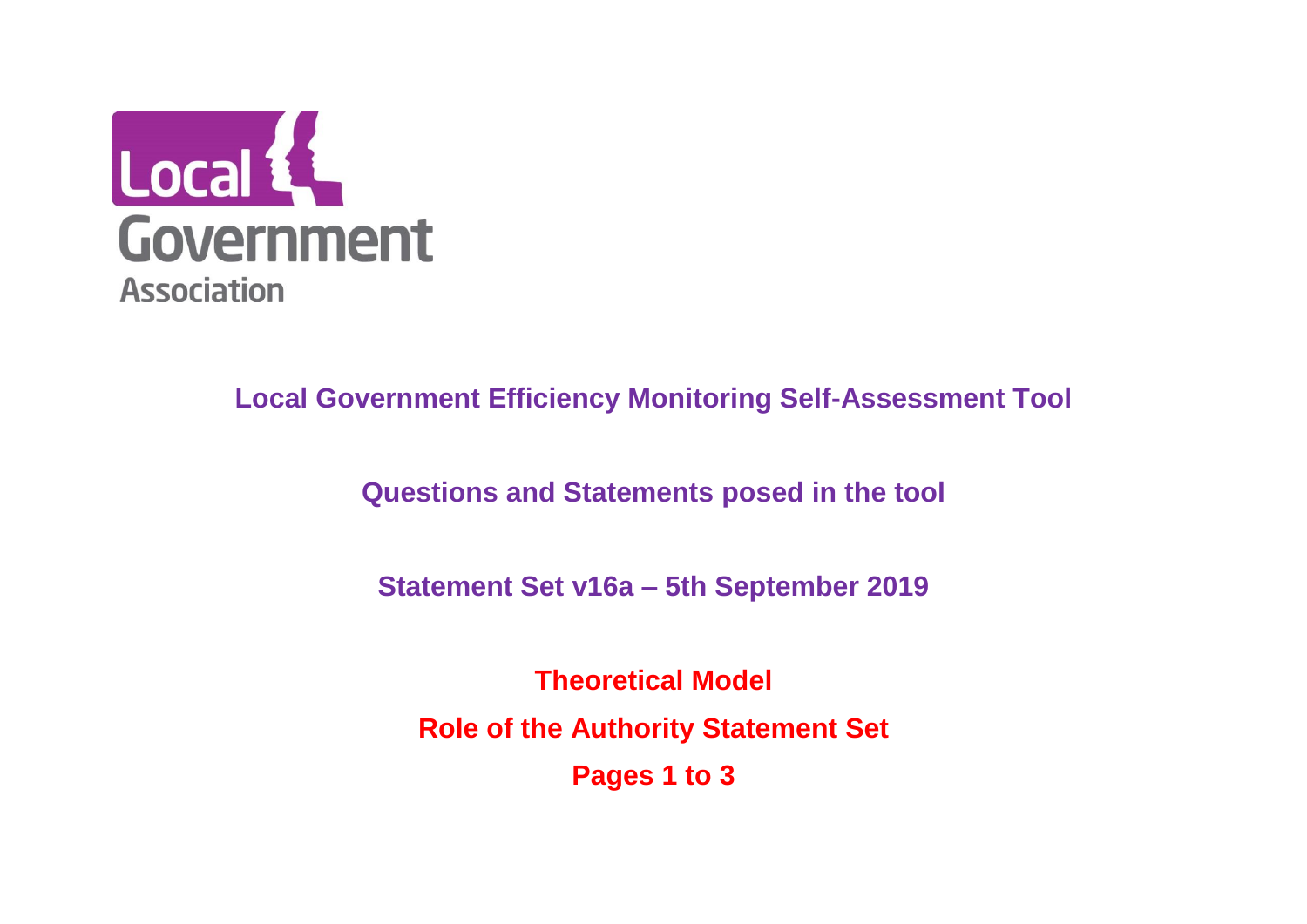| <b>Role of the</b><br><b>Authority</b> | <b>Service</b>                                                               | <b>Customer</b>                                                                 | <b>Community</b>                          |
|----------------------------------------|------------------------------------------------------------------------------|---------------------------------------------------------------------------------|-------------------------------------------|
| <b>Question</b>                        | 1. The council understands the need for $ 1$ . The authority understands why | customers want to engage with it and                                            | 1. The authority understands              |
|                                        | and how to review the performance of                                         | why it must engage with customers. 2.                                           | community needs, current and future,      |
|                                        | services. 2. There are clear, signed off                                     | Customer contact and services have                                              | as well as community capability. 2. The   |
|                                        | plans, for monitoring service                                                | customer wants to engage. 3. Customer $3$ . The authority actively engages with | authority has clear, signed off plans, to |
|                                        | performance and customer feedback. 3. been redesigned around how the         | centred design has been implemented                                             | grow and harness community capacity.      |
|                                        | Reviews of services have been                                                | across the authority. 4. The authority                                          | the community in deploying capacity to    |
|                                        | conducted and feedback acted upon.                                           | checks that the implemented approach                                            | meet needs. 4. The authority monitors     |
|                                        | 4. Planned improvements been                                                 | works for the customer and takes                                                | the impact of community capacity and      |
|                                        | realised.                                                                    | corrective action if required.                                                  | takes corrective action if required.      |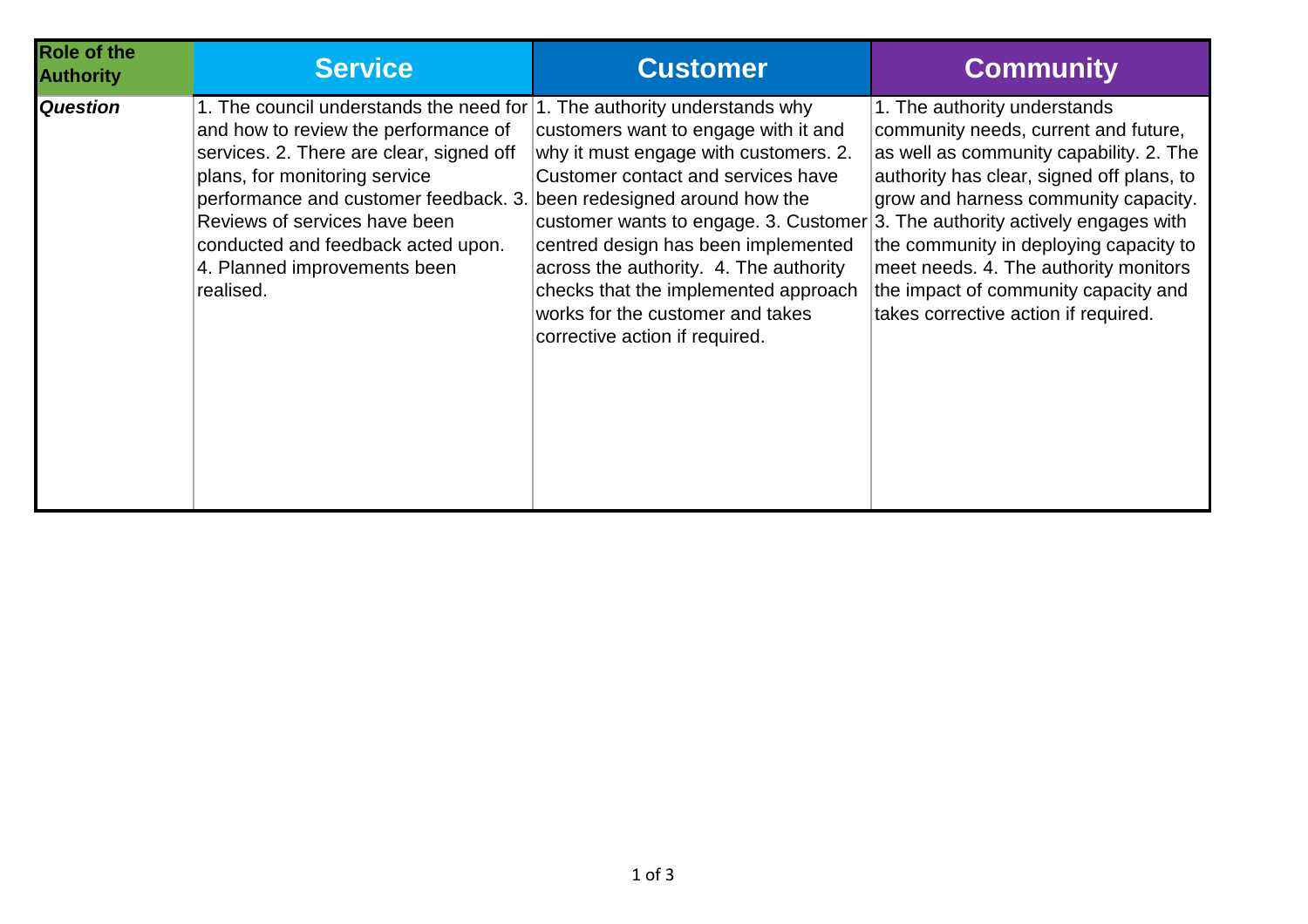| <b>Role of the</b><br><b>Authority</b> | <b>Service</b>                                                                                                                                                                                                                                                                                                                                                                                                                                                                                                                                                                                                                                     | <b>Customer</b>                                                                                                                                                                                                                                                                                                                                                                                                                                                                                                                                                                                                                                                                                    | <b>Community</b>                                                                                                                                                                                                                                                                                                                                                                                                                                                                                                         |
|----------------------------------------|----------------------------------------------------------------------------------------------------------------------------------------------------------------------------------------------------------------------------------------------------------------------------------------------------------------------------------------------------------------------------------------------------------------------------------------------------------------------------------------------------------------------------------------------------------------------------------------------------------------------------------------------------|----------------------------------------------------------------------------------------------------------------------------------------------------------------------------------------------------------------------------------------------------------------------------------------------------------------------------------------------------------------------------------------------------------------------------------------------------------------------------------------------------------------------------------------------------------------------------------------------------------------------------------------------------------------------------------------------------|--------------------------------------------------------------------------------------------------------------------------------------------------------------------------------------------------------------------------------------------------------------------------------------------------------------------------------------------------------------------------------------------------------------------------------------------------------------------------------------------------------------------------|
| <b>Best Case</b>                       | The authority has a clear delivery plan<br>for each service, with a clear<br>understanding of current volumes and<br>predicted future volumes. A lean<br>review of business processes within the<br>service (or something similar) has been<br>conducted and acted upon within the<br>last 3 years. Opportunities to<br>collaborate with similar services in<br>neighbouring authorities have been<br>explored and pursued where<br>appropriate. The workforce is<br>encouraged to contribute to service<br>design and process improvements.<br>There is an annual survey of service<br>users as well as feedback gathered in<br>service delivery. | The authority has evidence of the type<br>and volume of contacts and how<br>customers are likely to group services.<br>Engagement with the customer has<br>been redesigned to enable a one stop<br>response to all the customers<br>requirements. Services have been<br>reorganised and business processes<br>been redesigned to support corporate<br>customer engagement. The authority<br>records engagements enabling it to see<br>the whole picture of a customer and<br>revise its understanding of the range of<br>customer engagement. The authority<br>has remodelled engagement with public<br>sector partners across tiers of local<br>government and across the wider public<br>sector. | Analysis of current and emerging need<br>drives the authorities actions. There is<br>a comprehensive mapping of<br>community capacity and a clear plan to<br>build community capability and<br>resilience. Community support and<br>solutions are mapped onto a single<br>front door for the authority. The<br>authority has developed a whole public<br>sector approach ensuring support is<br>easily accessed via a single<br>engagement as community solutions<br>are an integrated part of local public<br>services. |
| Competent                              | Services have documented business<br>processes using a structured process<br>mapping methodology. Feedback from<br>customers is gathered each year and<br>used for service planning purposes.                                                                                                                                                                                                                                                                                                                                                                                                                                                      | Engagement with the customer has<br>been redesigned to enable a one stop<br>response to all the customers<br>requirements. Service requests are<br>initiated during this engagement. The<br>authority records engagements<br>enabling it to see the whole picture of a<br>customer and revise its understanding<br>of the range of customer engagement.                                                                                                                                                                                                                                                                                                                                            | Analysis of current and emerging need<br>drives the authorities actions. The<br>authority is engaged with community<br>groups and refers customer to them.                                                                                                                                                                                                                                                                                                                                                               |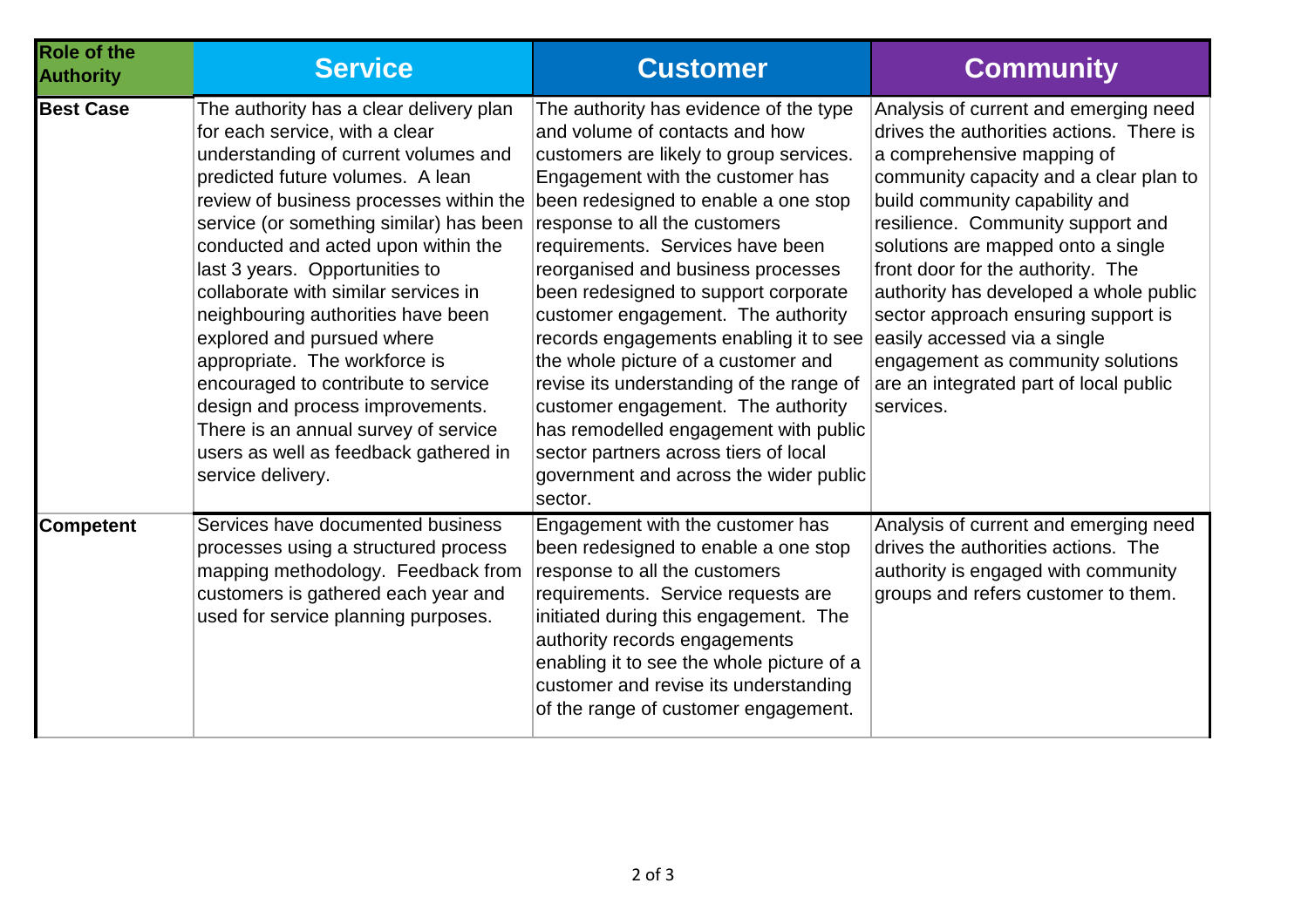| Role of the<br><b>Authority</b> | <b>Service</b>                                                                                                                                                                                                                                                                                                                       | <b>Customer</b>                                                                                                                                                                                              | <b>Community</b>                                                                                                                                                         |
|---------------------------------|--------------------------------------------------------------------------------------------------------------------------------------------------------------------------------------------------------------------------------------------------------------------------------------------------------------------------------------|--------------------------------------------------------------------------------------------------------------------------------------------------------------------------------------------------------------|--------------------------------------------------------------------------------------------------------------------------------------------------------------------------|
| <b>Worst case</b>               | There is no documentation of business<br>processes. There is no attempt to<br>gather structured feedback from service involve wider groups of service<br>users. There are no provisions to take<br>inputs and contributions from the<br>workforce to develop improvements and point of contact but are passed on to<br>efficiencies. | The authority has a single point of<br>contact for all services or does not<br>specialists to consider feedback.<br>Service requests are recorded at single<br>services who initiate the service<br>request. | There is little understanding of<br>community capacity. Authority support<br>is the default in all cases and there is<br>no referral to support within the<br>community. |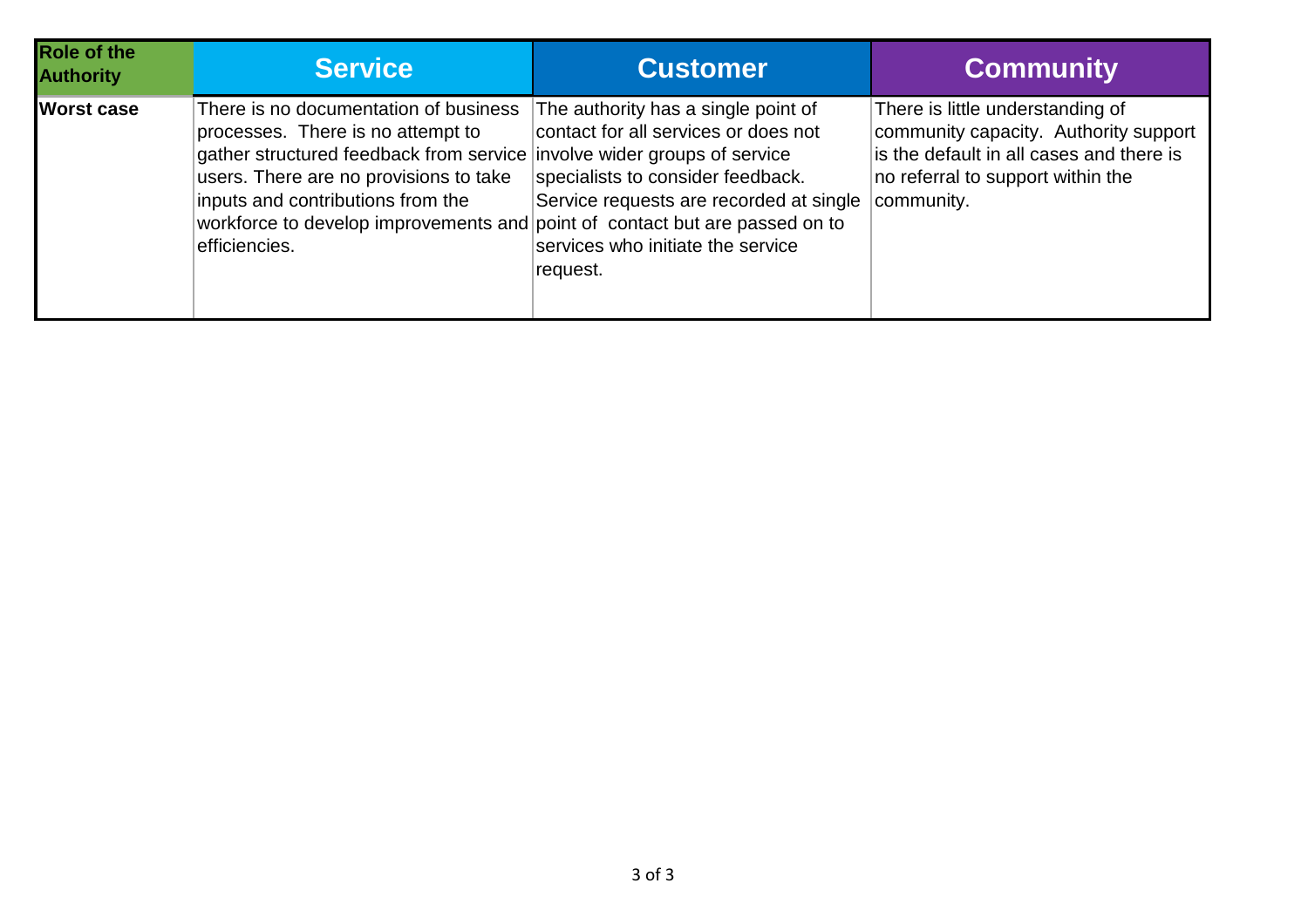

**Questions and Statements posed in the tool**

**Statement Set v16a – 5th September 2019**

**Theoretical Model Managing Income Statement Set Pages 1 to 2**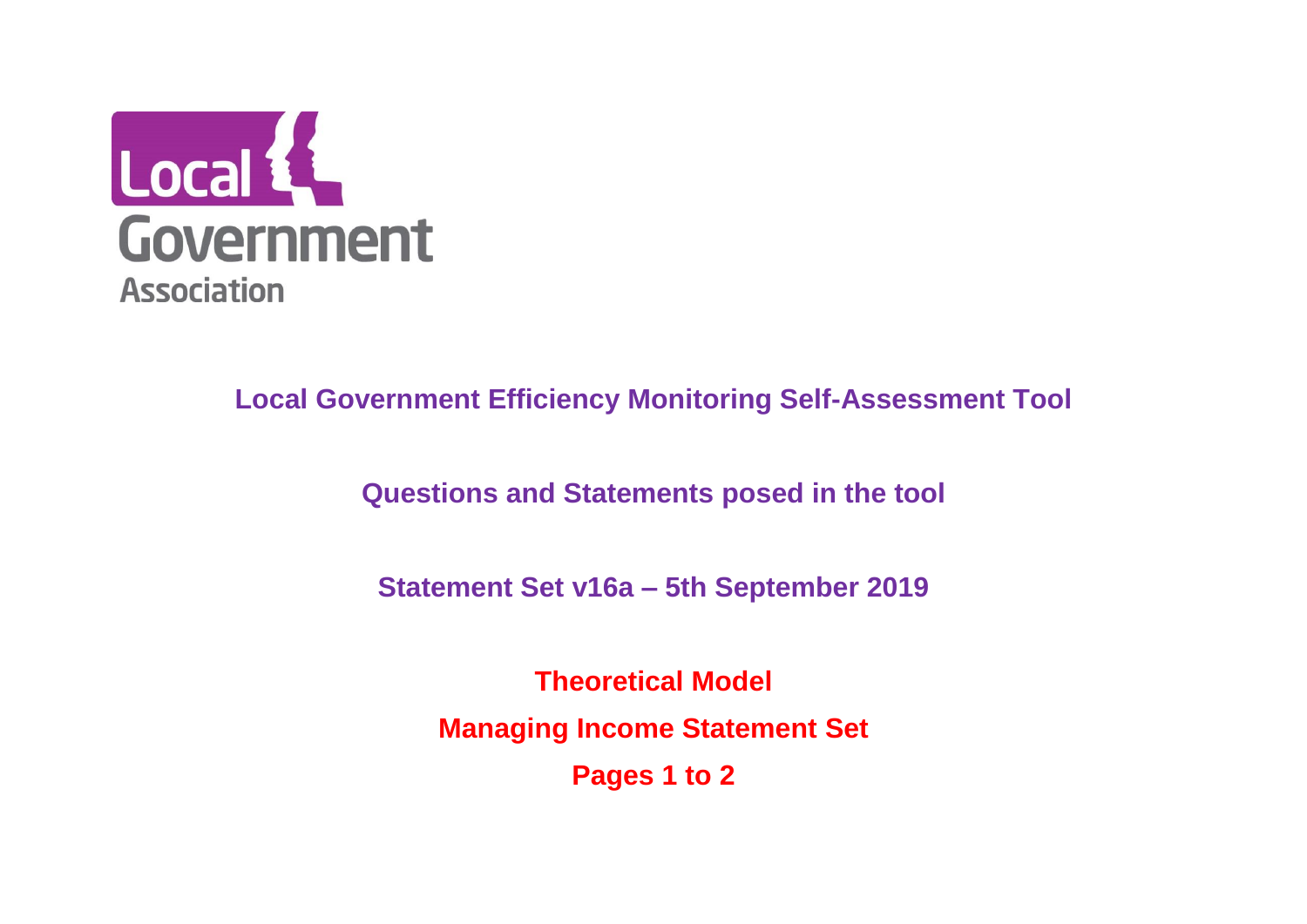| <b>Managing</b><br><b>Income</b> | <b>Service</b>                                                                                                                                                                                                                                                                                                                                                                                                                                                                                        | <b>Customer</b>                                                                                                                                                                                                                                                                                                  | <b>Community</b>                                                                                                                                                                                                                                                                                                                                                                                                                                                                                                                                                                                                                                                                                                |
|----------------------------------|-------------------------------------------------------------------------------------------------------------------------------------------------------------------------------------------------------------------------------------------------------------------------------------------------------------------------------------------------------------------------------------------------------------------------------------------------------------------------------------------------------|------------------------------------------------------------------------------------------------------------------------------------------------------------------------------------------------------------------------------------------------------------------------------------------------------------------|-----------------------------------------------------------------------------------------------------------------------------------------------------------------------------------------------------------------------------------------------------------------------------------------------------------------------------------------------------------------------------------------------------------------------------------------------------------------------------------------------------------------------------------------------------------------------------------------------------------------------------------------------------------------------------------------------------------------|
| <b>Question</b>                  | 1. The authority understands the range<br>of income generation opportunities, the<br>investment required, the risks to be<br>managed, and the surplus potential. 2.<br>The authority has signed off plans to<br>generate the income required to<br>support sustainable finances. 3.<br>Income generation activities are<br>delivering planned profitability and risks profitability and surpluses.<br>are well managed. 4. These activities<br>are regularly reviewed and corrective<br>action taken. | 1. The authority understands its<br>customers' needs. 2. The authority has<br>signed off plans for new goods and<br>services, alone, or with local<br>businesses. 3. These are new services<br>available via its customers' normal<br>engagement channels. 4. These goods<br>and services are delivering planned | 1. The authority understands the<br>business opportunities that meet the<br>needs of its customers, preventing<br>public service demand and/ or growing<br>economic activity. 2. The authority has<br>signed off plans to use its available<br>assets (financial and capacity) to build<br>profitable business that diverts demand<br>from public service if more beneficial<br>outcomes might be achieved. 3. The<br>authority manages established<br>businesses that have diverted demand<br>(from support by public bodies) and<br>delivers a surplus to the authority. 4.<br>The authority regularly reviews and<br>quantifies the effects of demand<br>diversion, taking action if targets are<br>not met. |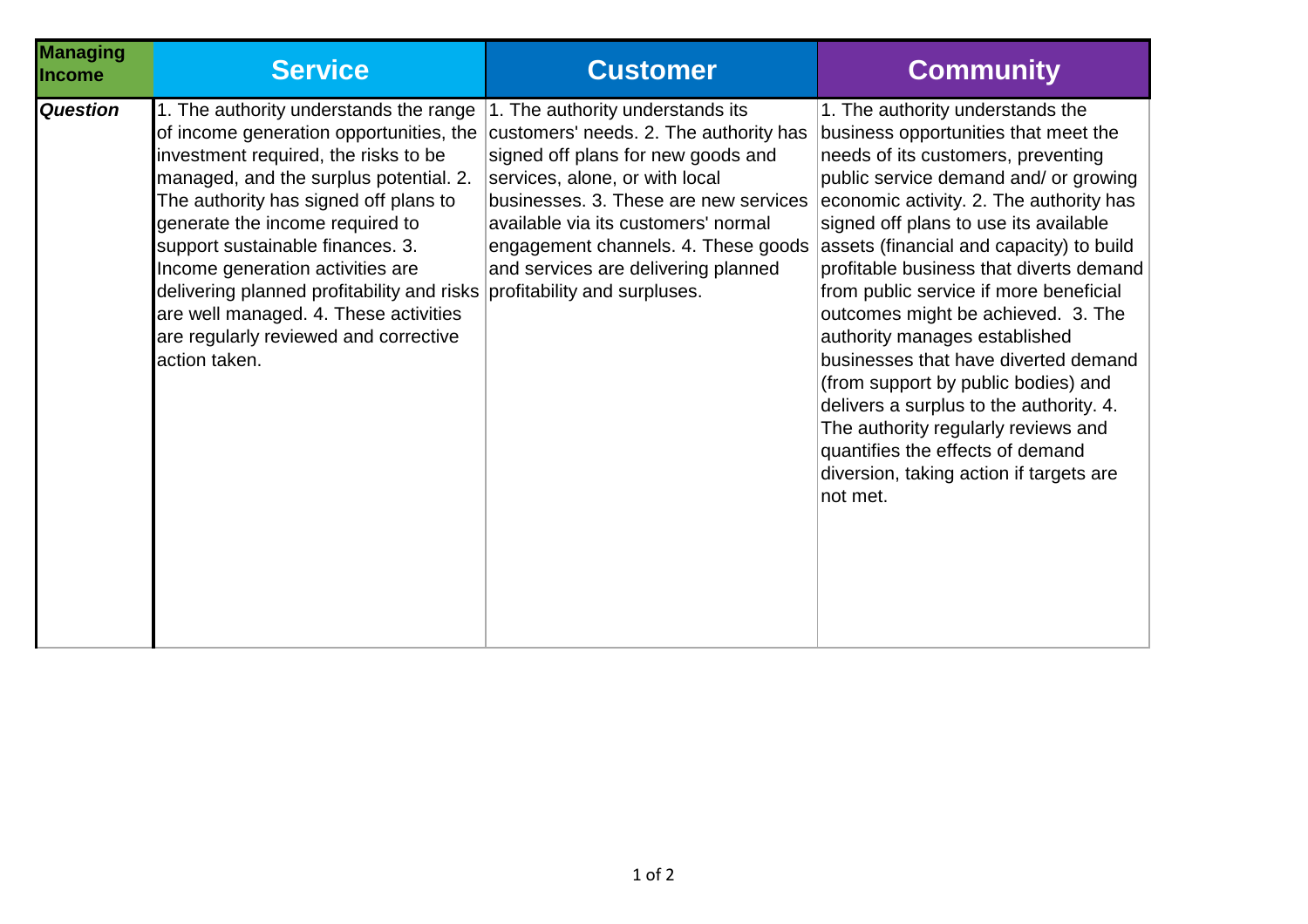| <b>Managing</b><br>Income | <b>Service</b>                                                                                                                                                                                                                                                                                                                                                                                                                                                                                                                                                                                                                                     | <b>Customer</b>                                                                                                                                                                                                          | <b>Community</b>                                                                                                                                                                                                                                               |
|---------------------------|----------------------------------------------------------------------------------------------------------------------------------------------------------------------------------------------------------------------------------------------------------------------------------------------------------------------------------------------------------------------------------------------------------------------------------------------------------------------------------------------------------------------------------------------------------------------------------------------------------------------------------------------------|--------------------------------------------------------------------------------------------------------------------------------------------------------------------------------------------------------------------------|----------------------------------------------------------------------------------------------------------------------------------------------------------------------------------------------------------------------------------------------------------------|
| <b>Best case</b>          | The authority has a clear approach for<br>the scale of income being targeted.<br>There is a realistic expectation and<br>understanding of the true surplus<br>generated and robust plans (including<br>risk management) for the generation of that it can provide.<br>income. Plans will likely include<br>property investment, investment<br>interest, and the sale of surplus<br>capacity as appropriate (fees and<br>charges are covered in expenditure).<br>Where income generation is conducted<br>jointly with other authorities the overall<br>performance as well as the<br>performance for each authority is<br>understood and optimised. | The authority looks for opportunities to<br>join its services up in a way that adds<br>value and / or uses its 'customer<br>contact' to join up local businesses<br>offers to enhance the range of services              | The authority has developed or<br>commissioned new services that meet<br>a need within the community that would<br>otherwise lead to a demand on public<br>service. The authority looks to promote<br>economic growth which generate<br>sustainable tax income |
| <b>Competent</b>          | The authority has income generation<br>plans for its surplus resources and a<br>clear understanding of the true costs of residents and local businesses.<br>delivery and the surplus generated.                                                                                                                                                                                                                                                                                                                                                                                                                                                    | The authority redesigns its services in a<br>way that creates added value to                                                                                                                                             | The authority has developed new<br>income that funds community capacity<br>that supports service delivery within the<br>community.                                                                                                                             |
| <b>Worst case</b>         | The authority has no management of<br>commercial income, it does not<br>understand the true cost of commercial<br>services, does not understand their<br>commercial performance and is<br>unaware of the risks associated with<br>each.                                                                                                                                                                                                                                                                                                                                                                                                            | The authority has joined up its services<br>as they exist and, other than digitalising divert demand for services.<br>the service and joining up with other<br>services, has not changed what the<br>authority delivers. | None of the authority's income streams                                                                                                                                                                                                                         |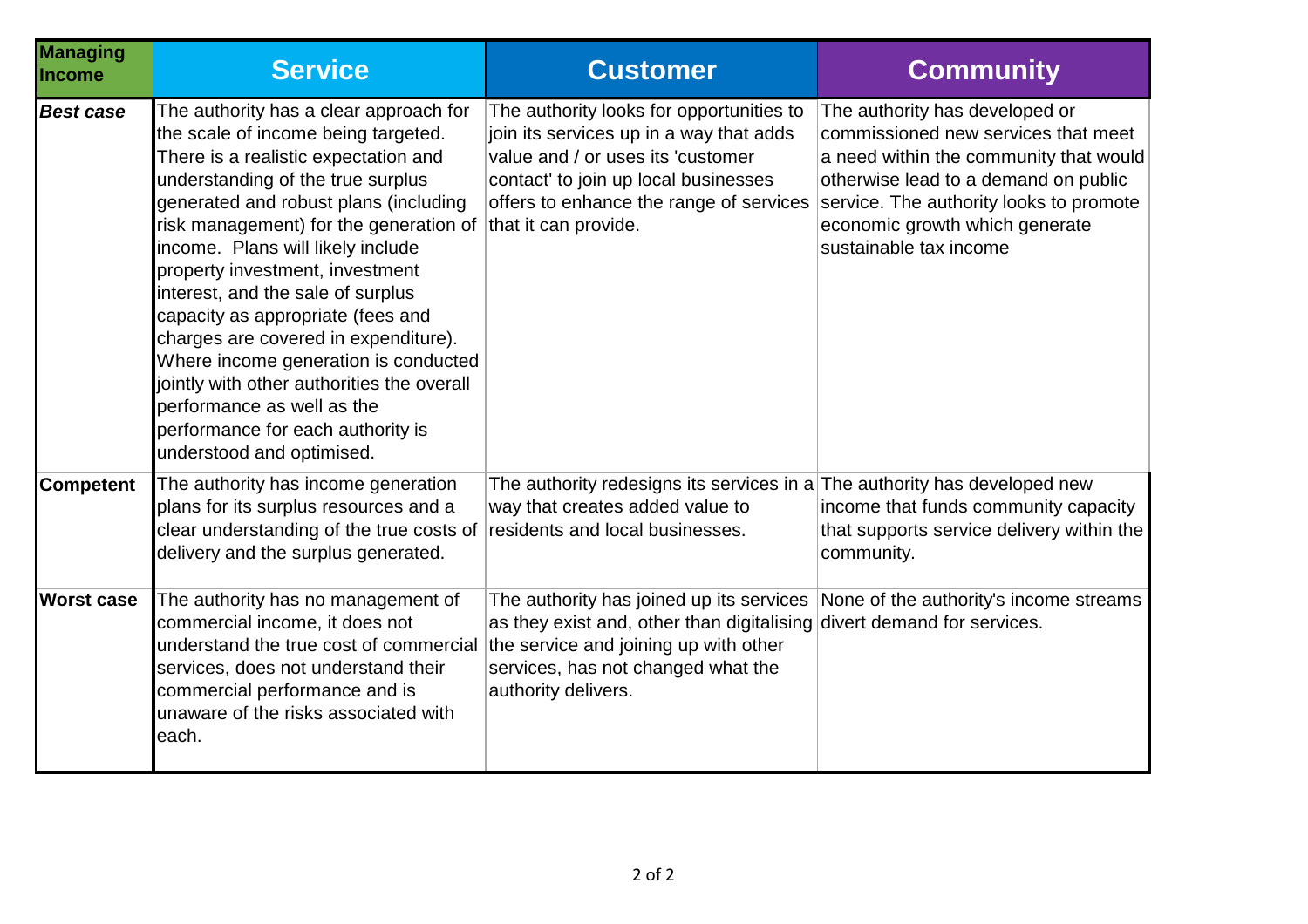

**Questions and Statements posed in the tool**

**Statement Set v16a-1 – 5th September 2019**

**Theoretical Model Managing Expenditure Statement Set Pages 1 to 3**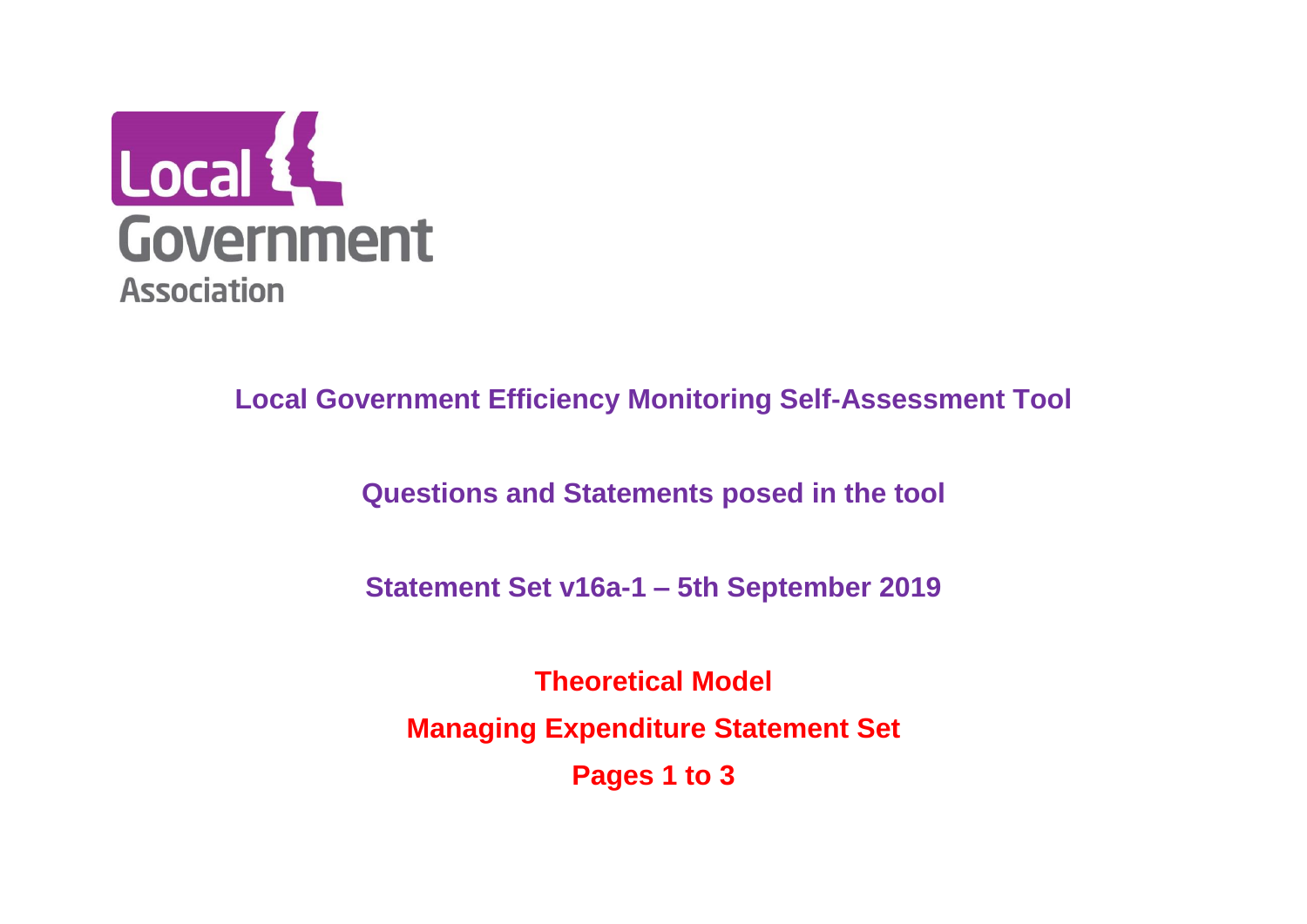| <b>Managing expenditure</b> | <b>Service</b>                             | <b>Customer</b>                          | <b>Community</b>                          |
|-----------------------------|--------------------------------------------|------------------------------------------|-------------------------------------------|
| <b>Question</b>             | 1. The authority understands the           | 1. The authority understands demand,     | 1. The authority understands the cost of  |
|                             | resources required (at unit cost level) to | how grouping services (front line and    | services and of alternative actions       |
|                             | deliver its services and functional areas  | back office) can offer benefits to the   | outside the authority to meet needs in    |
|                             | (e.g. IT) and compares performance         | organisation and its customers and       | the community and prevent service         |
|                             | with other authorities. 2. The authority   | where best to effect delivery (in home,  | demand. 2. The authority has              |
|                             | has processes to monitor variations in     | locality, online, phone or on premises). | considered the whole life costs of        |
|                             | unit costs and performs comparisons        | 2. The authority has plans for redesign  | prevention compared to the cost of        |
|                             | with other authorities. 3. The authority   | of the organisation and its ways of      | service delivery. 3. The authority has a  |
|                             | takes action to understand the cause of    | working to optimise the cost per unit of | forward budget prediction of these costs  |
|                             | variations and takes action where          | output delivered. 3. The authority has   | over the next 3 years. 4. The authority   |
|                             | appropriate. 4. Unit costs have been       | optimised its organisation and process   | monitors the actual expenditure           |
|                             | managed and compared with other            | design to reduce unit costs. 4. The      | reduction delivered by service            |
|                             | organisations in the sector (taking        | redesign is delivering the planned       | prevention and takes corrective action if |
|                             | account of any justifiable variations).    | improvements in expenditure.             | targets are not being met.                |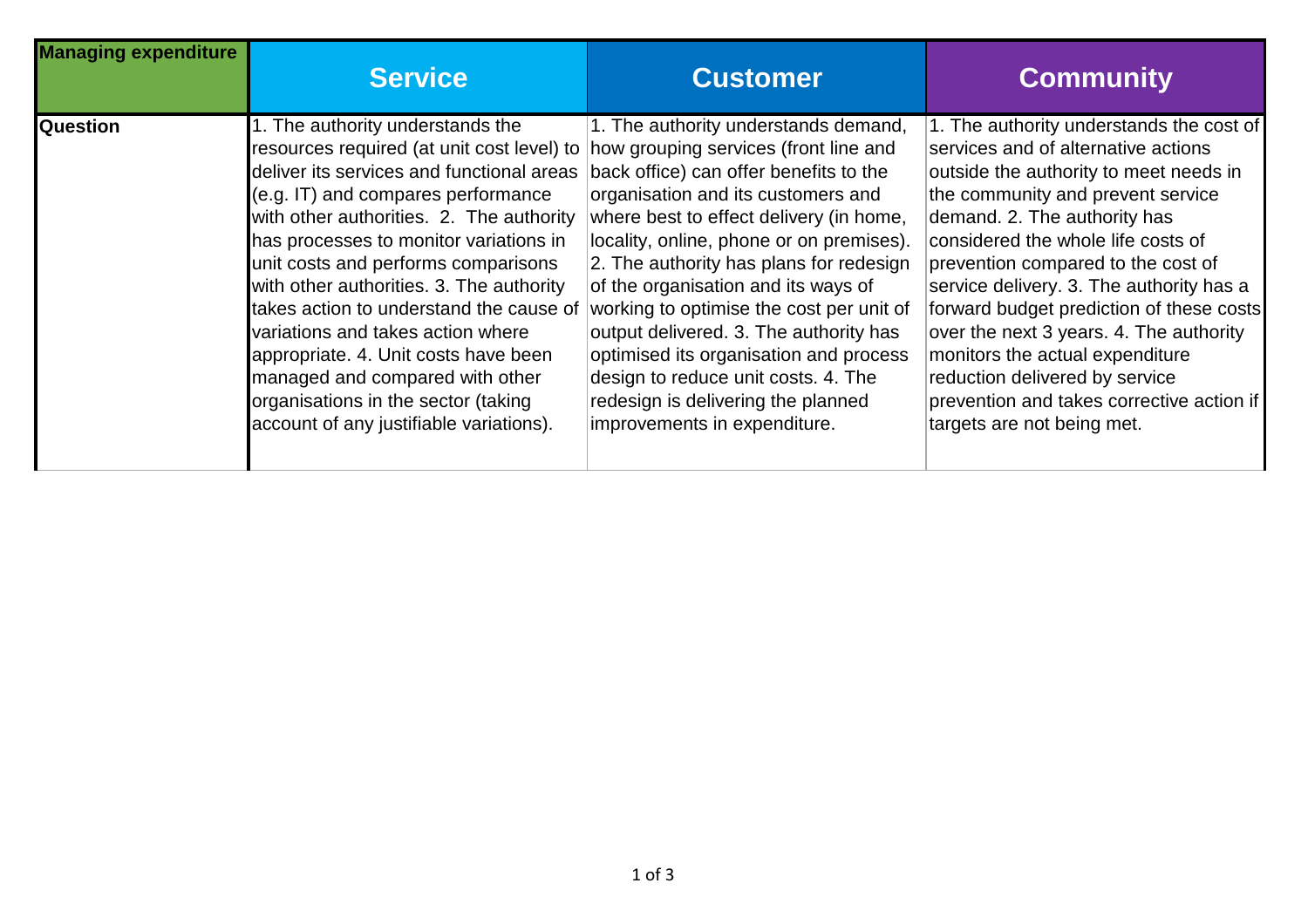| <b>Managing expenditure</b> | <b>Service</b>                                                                                                                                                                                                                                                                                                                                                                                                                                                                                                                                                                                                                                                                                                                                                                                                                                                                                                                                                                      | <b>Customer</b>                                                                                                                                                                                                                                                                                                                                                                                                                                             | <b>Community</b>                                                                                                                                                                                                                                                                                                                                                                                                                                                                        |
|-----------------------------|-------------------------------------------------------------------------------------------------------------------------------------------------------------------------------------------------------------------------------------------------------------------------------------------------------------------------------------------------------------------------------------------------------------------------------------------------------------------------------------------------------------------------------------------------------------------------------------------------------------------------------------------------------------------------------------------------------------------------------------------------------------------------------------------------------------------------------------------------------------------------------------------------------------------------------------------------------------------------------------|-------------------------------------------------------------------------------------------------------------------------------------------------------------------------------------------------------------------------------------------------------------------------------------------------------------------------------------------------------------------------------------------------------------------------------------------------------------|-----------------------------------------------------------------------------------------------------------------------------------------------------------------------------------------------------------------------------------------------------------------------------------------------------------------------------------------------------------------------------------------------------------------------------------------------------------------------------------------|
| <b>Best Case</b>            | Resources are clearly aligned with local Up-to-date unit costs are available for<br>priorities. An understanding of unit<br>costs (and related unit prices) is not an<br>end in itself but prompts further<br>questions to understand cost drivers,<br>and prioritisation (demand,<br>demographics etc.). Accordingly, the<br>organisation monitors up-to-date unit<br>costs regularly for every service. Up-to- the same services in other<br>date analysis of time spent and<br>processes exist to identify the true cost<br>of the transaction. Costs of support<br>services are identified separately to<br>enable comparison with other<br>organisations for the same services.<br>The unit costs of support services are<br>similarly identified to compare with the<br>same services in other organisations.<br>For services operated partnership with<br>other authorities the cost effectiveness<br>of the joint service and for the individual<br>partners is understood. | every service. Up-to-date activity<br>analysis and process maps exist to<br>identify the true cost of the transaction.<br>Costs of all functional areas (locality<br>work, case handling, professional<br>support, support services) are identified<br>separately to enable comparison with<br>organisations of the same type and<br>delivery strategy. Where joining up<br>across the public sector collective and<br>individual expenditure is optimised. | Up-to-date unit costs are available for<br>every preventative action and combined<br>with an understanding of the total net<br>cost to serve. Modelling of lifetime<br>costs of traditional services are<br>maintained and compared to the<br>lifetime costs of preventative actions.<br>The value and variation in unit cost of<br>cost shunting', whether to a future point<br>in time or to other public sector<br>partners, of removing the preventative<br>measures are maintained |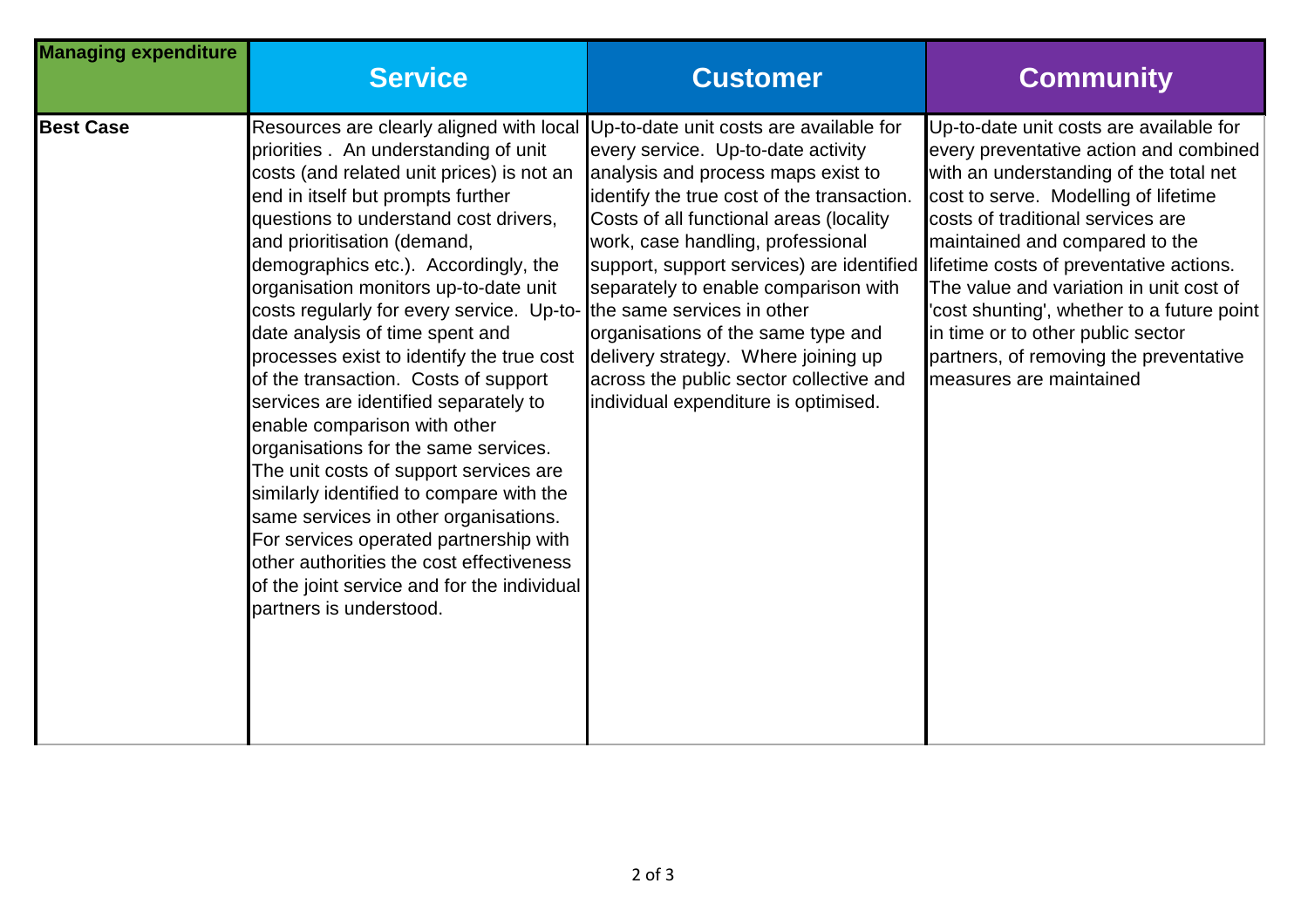| <b>Managing expenditure</b> | <b>Service</b>                                                                                                                                                                                                                                                                                                 | <b>Customer</b>                                                                                                                                                                                                                                                                                                                                          | <b>Community</b>                                                                                                                                                                                                                                                                                                                 |
|-----------------------------|----------------------------------------------------------------------------------------------------------------------------------------------------------------------------------------------------------------------------------------------------------------------------------------------------------------|----------------------------------------------------------------------------------------------------------------------------------------------------------------------------------------------------------------------------------------------------------------------------------------------------------------------------------------------------------|----------------------------------------------------------------------------------------------------------------------------------------------------------------------------------------------------------------------------------------------------------------------------------------------------------------------------------|
| <b>Competent</b>            | The authority has approximate unit<br>costs generated from total cost divided<br>by the number of units (which might be<br>a proxy measure, for example the<br>number of households or residents in<br>an age group). The authority is part of<br>a benchmarking group of authorities<br>with comparable data. | The authority has approximate unit<br>costs for services and for functional<br>areas, generated from total cost divided<br>by the number of units (which might be<br>a proxy measure, for example the<br>number of households or residents in<br>an age group). The authority is part of<br>a benchmarking group of authorities<br>with comparable data. | The authority understands the nature<br>and costs of engaging with the<br>community and can estimate of the<br>impact of this in preventing demand for<br>services - cost reduction, prevention<br>and (where appropriate) income<br>generation. Estimates may be based on<br>references to developing research in<br>the field. |
| <b>Worst case</b>           | The authority has no information on<br>alignment with priorities or on unit costs. costs.<br>Expenditure is purely addressed<br>through incremental change. Fees and<br>charges are uprated in line with<br>inflation.                                                                                         | The authority has no information on unit The authority has no measure of the                                                                                                                                                                                                                                                                             | value of preventative actions.                                                                                                                                                                                                                                                                                                   |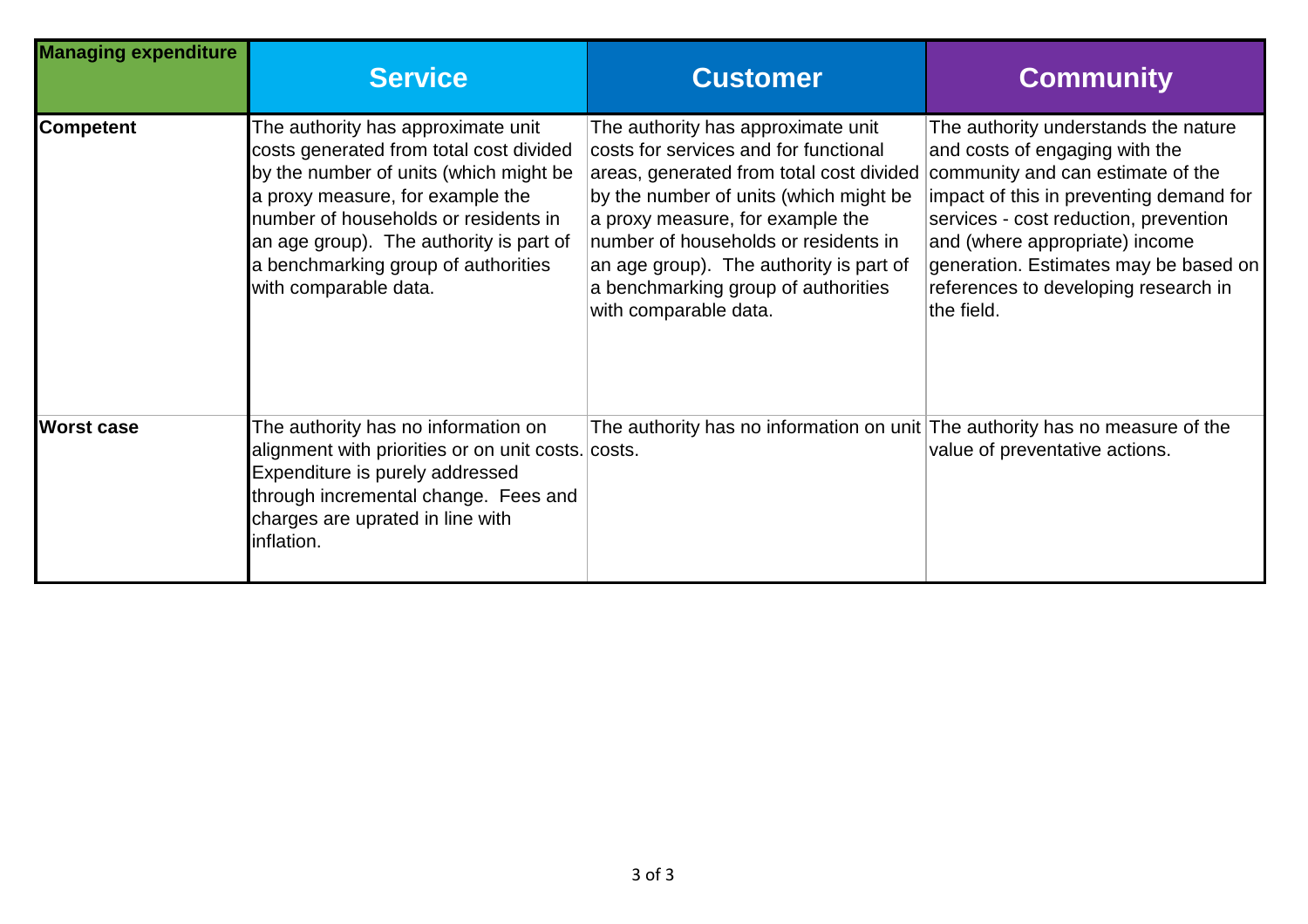

**Questions and Statements posed in the tool**

**Statement Set v16a – 5th September 2019**

**Theoretical Model Use of Data and Intelligence Statement Set Pages 1 to 3**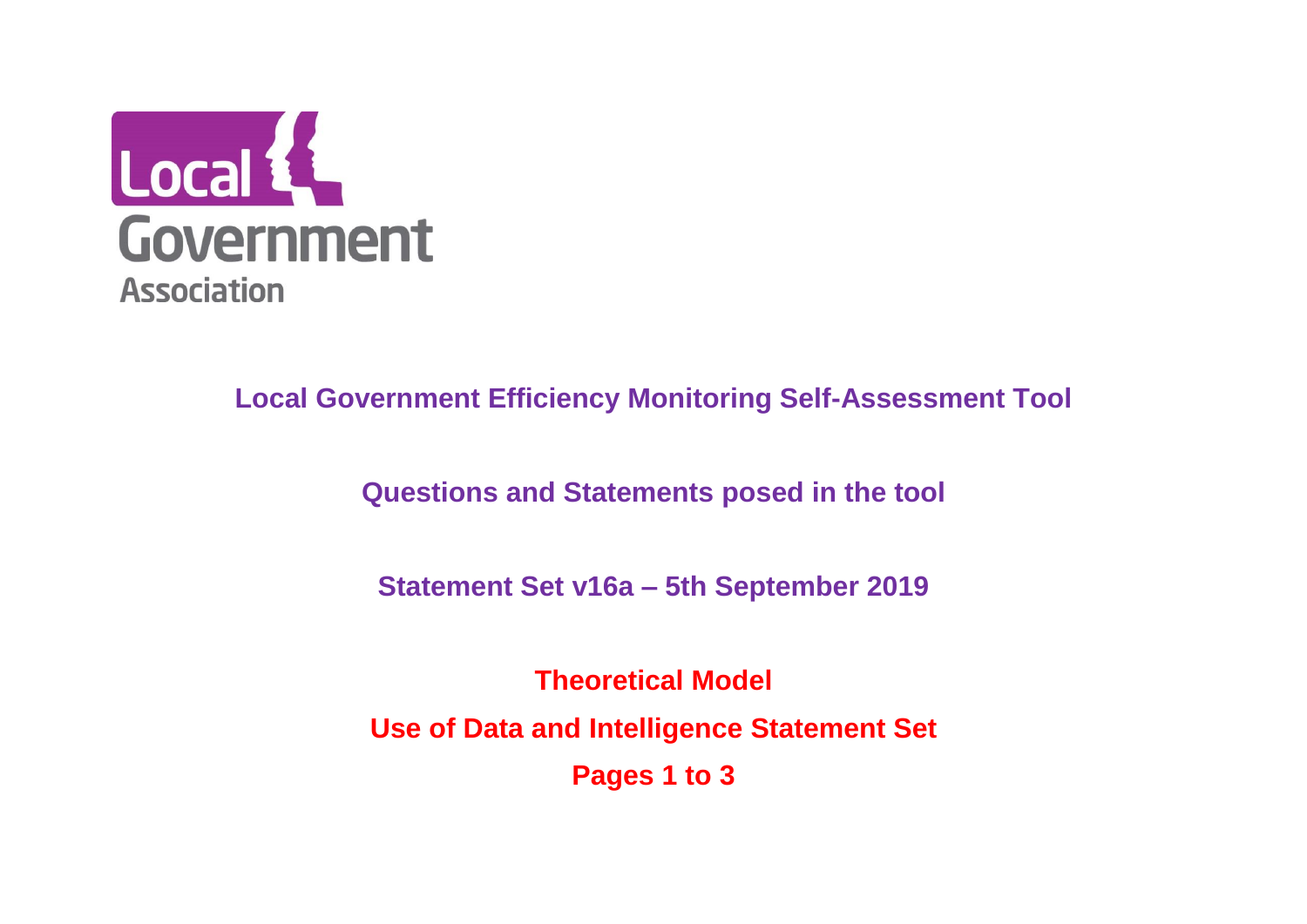| <b>Use of Data and</b><br>Intelligence | <b>Service</b>                                                                                                                                                                                                                                                                                                                                                                                                                                                                                                                                                                                                                                                                                                                                | <b>Customer</b>                                                                                                                                                                                                                                                                                                                                                                                                                                                                                                                                                                                                                                                                              | <b>Community</b>                                                                                                                                                                                                                                                                                                                                                                                                                                                                                                                                                                      |
|----------------------------------------|-----------------------------------------------------------------------------------------------------------------------------------------------------------------------------------------------------------------------------------------------------------------------------------------------------------------------------------------------------------------------------------------------------------------------------------------------------------------------------------------------------------------------------------------------------------------------------------------------------------------------------------------------------------------------------------------------------------------------------------------------|----------------------------------------------------------------------------------------------------------------------------------------------------------------------------------------------------------------------------------------------------------------------------------------------------------------------------------------------------------------------------------------------------------------------------------------------------------------------------------------------------------------------------------------------------------------------------------------------------------------------------------------------------------------------------------------------|---------------------------------------------------------------------------------------------------------------------------------------------------------------------------------------------------------------------------------------------------------------------------------------------------------------------------------------------------------------------------------------------------------------------------------------------------------------------------------------------------------------------------------------------------------------------------------------|
| <b>Question</b>                        | data and data standards to plan,<br>manage and monitor the delivery of<br>services. 2. The authority has agreed<br>plans for the use of structured digital<br>data to support its services. 3. The<br>authority actively uses structured digital<br>data for planning, managing and<br>monitoring its services. 4. The<br>authority's data use enables it to<br>monitor and predict demand for service,<br>the service to be delivered and its<br>performance monitored. [Structured<br>data is taken to refer to modern data<br>practices where the organisation has<br>data policies for governance, use of<br>national standards, linking of data,<br>sharing of data between departments<br>and other organisations, open<br>publishing]. | 1. The authority understands the use of  1. The authority understands the use of  1. The authority understands the use<br>data and data standards (operational<br>and analytic) to support customer<br>centred response. 2. The authority has<br>signed off plans to link service data to<br>customer data and to generate data on<br>trends in customer activity. 3. The<br>authority links service data to customer<br>data and generates intelligence on<br>customer engagement. 4. The authority<br>has realised improvements in its<br>customer engagement from the use of<br>advance data practices involving good<br>governance, transparency data<br>standards, linking and sharing. | and sources of data to understand the<br>needs of its community and to harness<br>community capacity. 2. Signed off plans<br>have been formulated to regularly<br>review the needs of localities, map<br>community capacity and commission<br>community response to customers. 3.<br>The authority regularly produces and<br>reviews locality profiles to understand<br>need and use data on community<br>capacity to commission support. 4. The<br>use of data has enabled an<br>understanding of need, availability of<br>community capacity and delivery of<br>community outcomes. |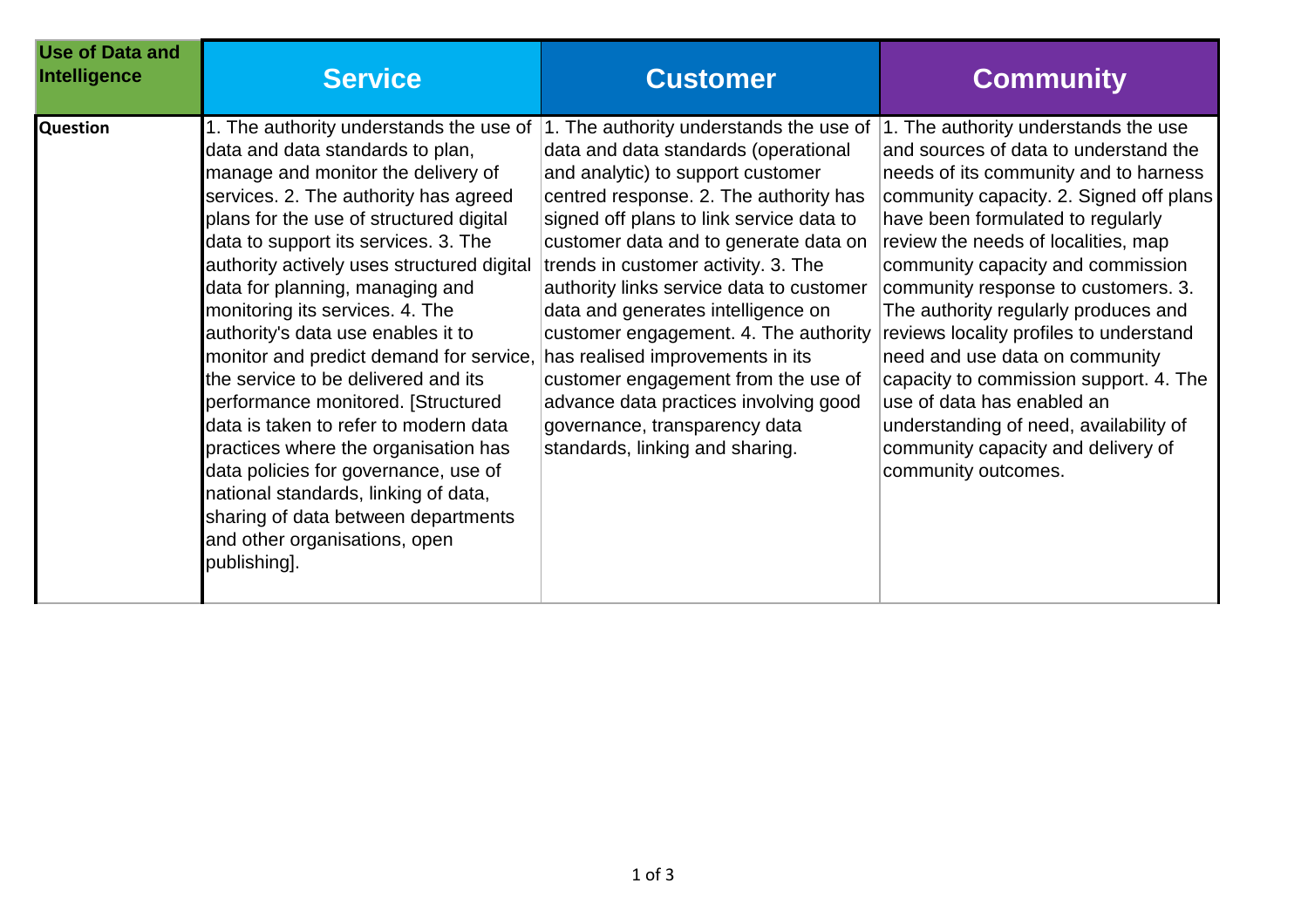| <b>Use of Data and</b><br>Intelligence | <b>Service</b>                                                                                                                                                                                                                                                                                                           | <b>Customer</b>                                                                                                                                                                                                                                                                                                                                                                                                                      | <b>Community</b>                                                                                                                                                                                                                                                                                                                                            |
|----------------------------------------|--------------------------------------------------------------------------------------------------------------------------------------------------------------------------------------------------------------------------------------------------------------------------------------------------------------------------|--------------------------------------------------------------------------------------------------------------------------------------------------------------------------------------------------------------------------------------------------------------------------------------------------------------------------------------------------------------------------------------------------------------------------------------|-------------------------------------------------------------------------------------------------------------------------------------------------------------------------------------------------------------------------------------------------------------------------------------------------------------------------------------------------------------|
| <b>Best Case</b>                       | The authority holds digital records that<br>enable it to predict service demand and<br>minimise the number of times the<br>customer needs to present data.<br>Where the service is operated in<br>partnership with other authorities digital<br>records an analysis serve the partners<br>individually and collectively. | The authority holds digital records on its<br>customers enabling it to understand<br>how best to join up its services in the<br>interests of the customer. Standards<br>for common data such as names are<br>universally adopted. Common data are<br>held only once and linked to service<br>data. The authority actively designs its<br>engagement to reduce the need for the<br>customer to provide data.                          | The authority maintains profiles of its<br>localities that support the understanding<br>of need and information on community<br>groups that help it understand<br>community capacity current and any<br>gaps. It shares these with public<br>partners and works with them to create<br>a common view of the needs of<br>localities and key customer groups. |
| <b>Competent</b>                       | The authority holds data on current<br>demand and trends in demand and<br>uses these to inform service plans and<br>budgets.                                                                                                                                                                                             | The authority holds digital records on its $ $ The authority maintains profiles of its<br>customers enabling it to understand<br>how best to join up its services in the<br>interests of the customer. There is<br>some duplication in legacy applications<br>of common data but the central<br>customer service can read from and<br>write to these applications. There is a<br>clear plan to replace these legacy<br>applications. | localities that support the understanding<br>of need and information that help it<br>understand current community capacity<br>and any gaps.                                                                                                                                                                                                                 |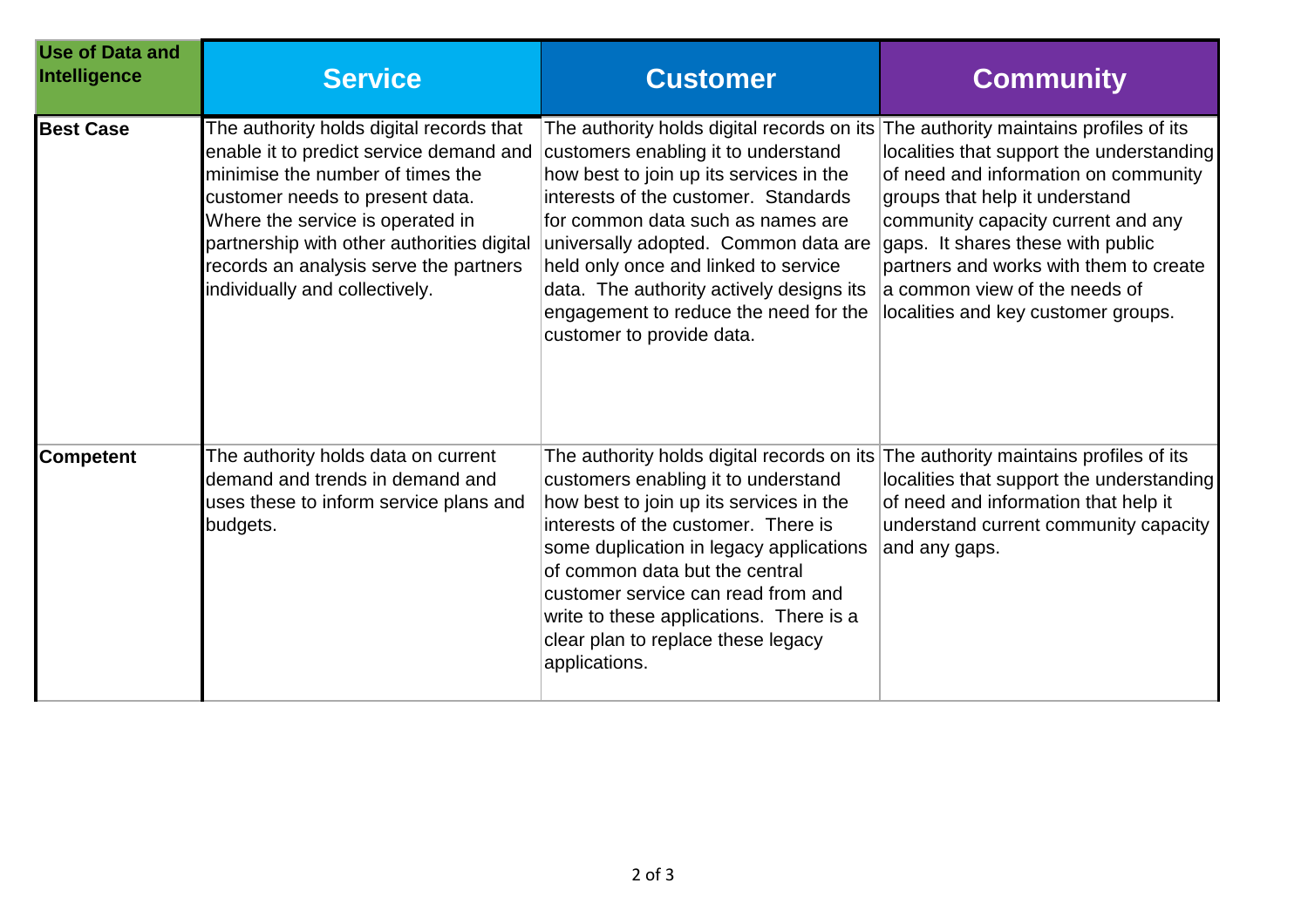| <b>Use of Data and</b><br>Intelligence | <b>Service</b>                                                                                                                         | <b>Customer</b>                                                                                                                                                                                                                                                                                                                                                           | <b>Community</b>                                                                                                                                                                                                                                                       |
|----------------------------------------|----------------------------------------------------------------------------------------------------------------------------------------|---------------------------------------------------------------------------------------------------------------------------------------------------------------------------------------------------------------------------------------------------------------------------------------------------------------------------------------------------------------------------|------------------------------------------------------------------------------------------------------------------------------------------------------------------------------------------------------------------------------------------------------------------------|
| <b>Worst case</b>                      | The authority does not understand the<br>scale of current and future demand and<br>does not link this to service plans and<br>budgets. | The authority holds digital records on its<br>customers enabling it to understand<br>how best to join up its services in the<br>interests of the customer. There is<br>duplication of common information in<br>service applications but the central<br>customer service can read from and<br>write to these applications. There is no<br>plan to remove this duplication. | The authority only uses data about<br>localities for predicting demand for<br>services and budgeting purposes. No<br>information on community capacity is<br>gathered nor is there any analysis of<br>gaps between current capacity and that<br>required to meet need. |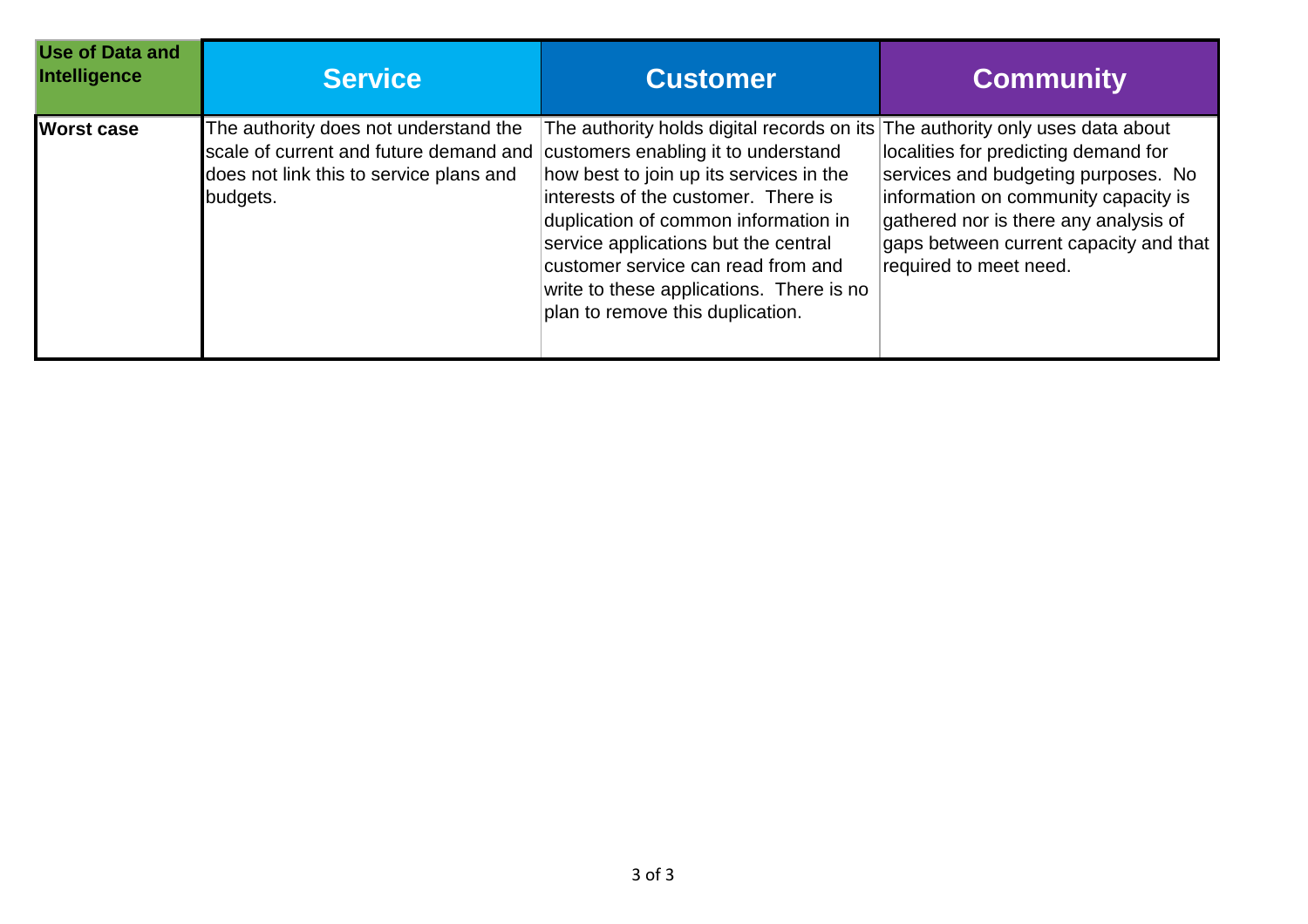

**Questions and Statements posed in the tool**

**Statement Set v16a – 5th September 2019**

**Theoretical Model Use of Digital and Technology Statement Set Pages 1 to 2**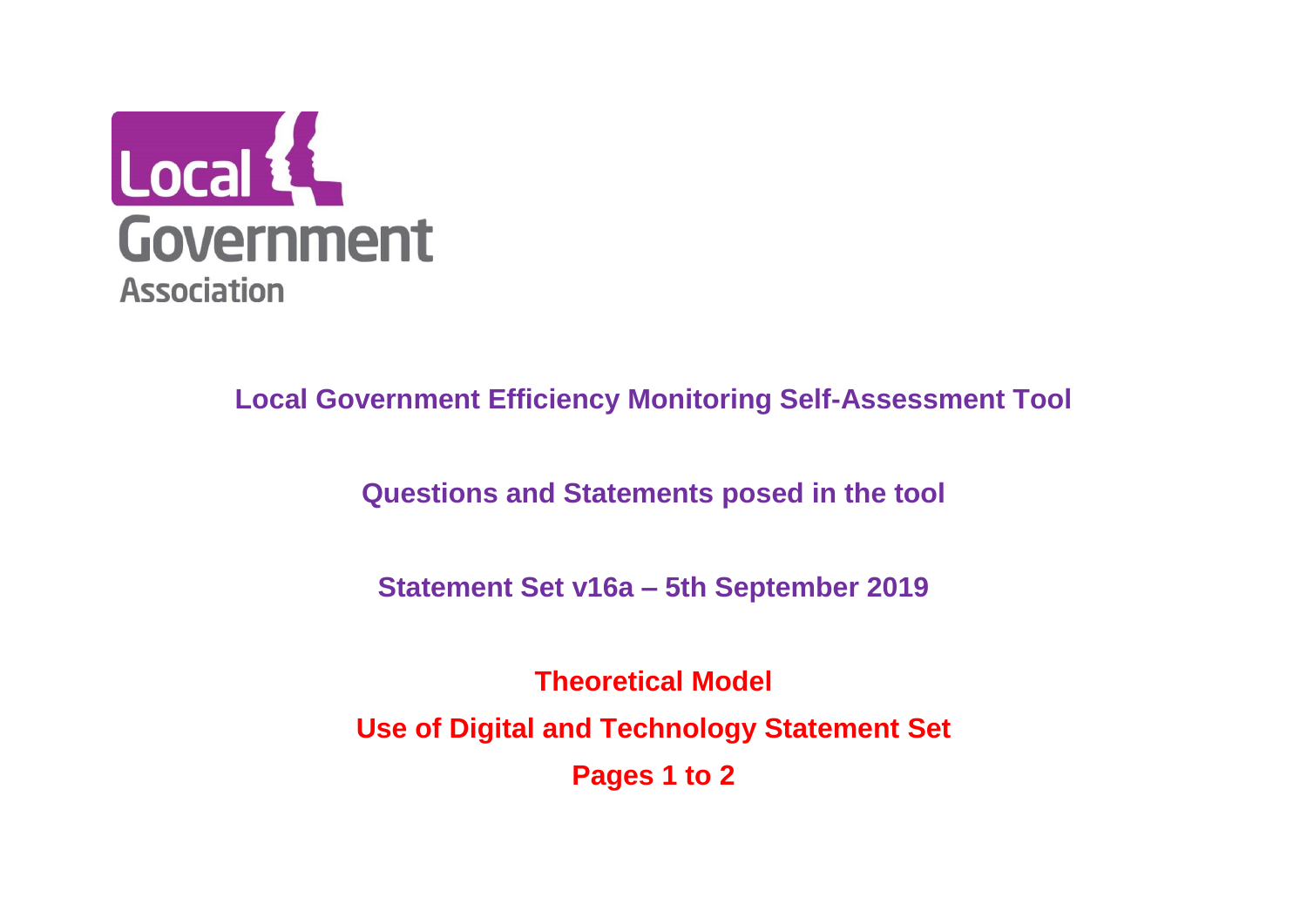| <b>Use of Digital and</b><br><b>Technology</b> | <b>Service</b>                                                                                                                                                                                                                                                                                                                                                                                                                                                                                                                                                                                                                     | <b>Customer</b>                                                                                                                                                                                                                                                                                                                                                                                                                                                                                          | <b>Community</b>                                                                                                                                                                                                                                                                                                                                                                                                                                                          |
|------------------------------------------------|------------------------------------------------------------------------------------------------------------------------------------------------------------------------------------------------------------------------------------------------------------------------------------------------------------------------------------------------------------------------------------------------------------------------------------------------------------------------------------------------------------------------------------------------------------------------------------------------------------------------------------|----------------------------------------------------------------------------------------------------------------------------------------------------------------------------------------------------------------------------------------------------------------------------------------------------------------------------------------------------------------------------------------------------------------------------------------------------------------------------------------------------------|---------------------------------------------------------------------------------------------------------------------------------------------------------------------------------------------------------------------------------------------------------------------------------------------------------------------------------------------------------------------------------------------------------------------------------------------------------------------------|
| <b>Question</b>                                | 1. The authority understands the<br>opportunity for digital and new<br>technology to improve services. 2.<br>There are signed off plans to use digital<br>and new technology to improve services redesign the authority around the<br>and their efficiency. 3. Digital and new<br>technologies have been used to<br>improve the service to customers and<br>reduce its unit costs. 4. The service has<br>been measurably improved for the<br>customer and unit costs have been<br>reduced.                                                                                                                                         | 1. There is an understanding of the role<br>of digital in creating a customer centric<br>authority. 2. There are signed off plans<br>to use digital and new technology to<br>customer. 3. Digital has been used to<br>integrate services and provide a joined<br>up response to the customer at the<br>place and time of their choosing. 4. The implemented to understand need and<br>authority's digital approach has reduced support resilient communities. 4. Digital<br>its unit costs.              | 1. There is an understanding of the role<br>of digital and new technology in<br>enabling resilient communities and<br>connecting capacity with need. 2. There<br>are signed off plans to use digital and<br>technology to understand need and<br>help build community capacity. 3. Digital<br>and new technology has been<br>and technology has supported<br>reduction in need for public service and<br>generated greater resilience and<br>independence in communities. |
| <b>Best Case</b>                               | The authority adopts lean strategies or<br>something similar to its business<br>processes and uses service<br>applications to simplify the engagement applications and technology (resident,<br>for the customer and to analyse<br>customer demand. The authority<br>actively explores (alone or through its<br>contractor) the opportunities for new<br>technology to radically reduce costs and resolve enquiries. Where working in<br>improve quality. Where the service is<br>operated in partnership with other<br>authorities there is a joint approach to<br>the adoption of new Digital and<br><b>Technology solutions</b> | The authority redesigns its business<br>processes to support a customer centric that support analysis of need,<br>approach and implements digital<br>business, place, and asset) that support referral. The authority actively explores<br>this. The authority actively explores<br>patterns of customer engagement to<br>continuously improve its ability to<br>partnership across the public sector<br>there is a joint approach to the<br>adoptions of new Digital and<br><b>Technology solutions</b> | The authority actively develops systems<br>community engagement, building<br>community capacity and community<br>the use of new digital and new<br>technology that meets need and<br>prevents demand for public service<br>either by its own use, with public<br>partners or by the community.                                                                                                                                                                            |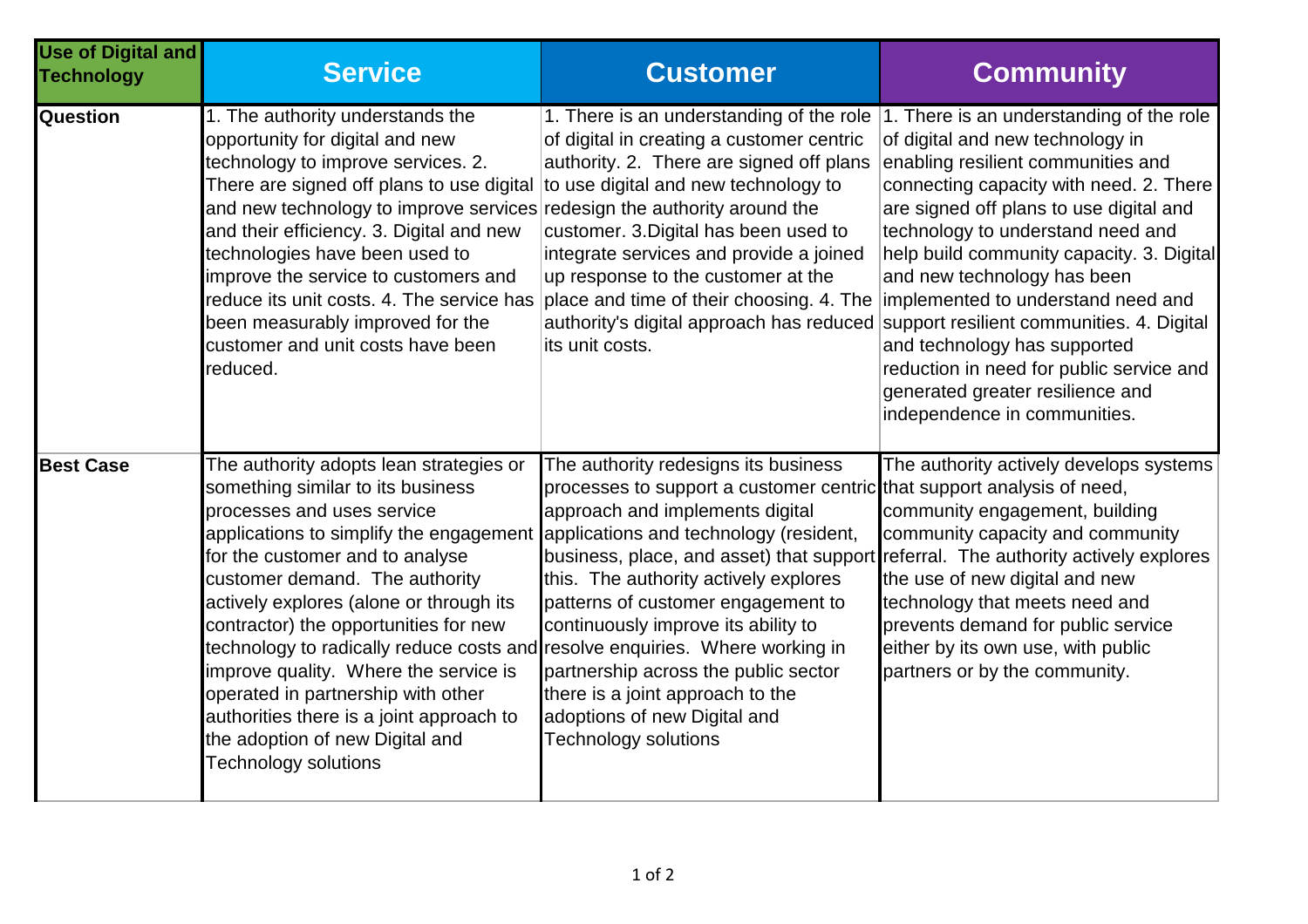| <b>Use of Digital and</b><br><b>Technology</b> | <b>Service</b>                                                                                                                        | <b>Customer</b>                                                                                                                                                                                                       | <b>Community</b>                                                                                                                                                                                                             |
|------------------------------------------------|---------------------------------------------------------------------------------------------------------------------------------------|-----------------------------------------------------------------------------------------------------------------------------------------------------------------------------------------------------------------------|------------------------------------------------------------------------------------------------------------------------------------------------------------------------------------------------------------------------------|
| <b>Competent</b>                               | The authority 'leans' its business<br>processes and uses service<br>applications to digitalise these.                                 | The authority redesigns its business<br>processes to support a customer centric that support analysis of need and<br>approach and implements applications<br>(resident, business, place, asset) that<br>support this. | The authority actively develops systems<br>planning of community engagement.                                                                                                                                                 |
| <b>Worst case</b>                              | The authority uses silo legacy systems<br>to manage its service and has no<br>improvement plan for service<br>management or delivery. | The authority implements applications<br>without redesigning its business<br>processes around the customer.                                                                                                           | The authority engages with the<br>community as a stand-alone activity<br>and systems are not in place for the<br>analysis of need in localities or<br>customer groups. There are systems to<br>support for community groups. |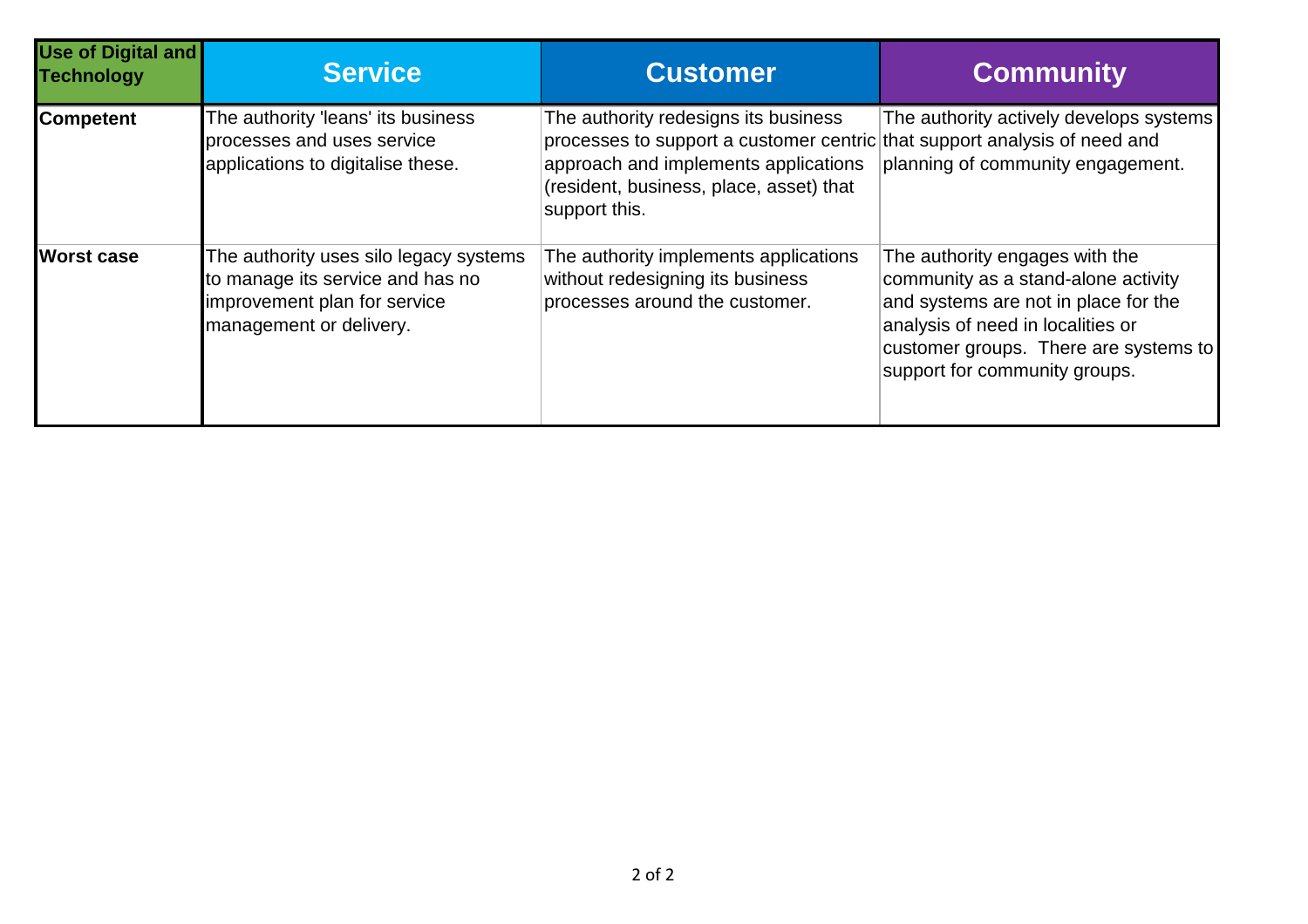

**Questions and Statements posed in the tool**

**Statement Set v16a – 5th September 2019**

**Theoretical Model Procurement and Commissioning Statement Set Pages 1 to 2**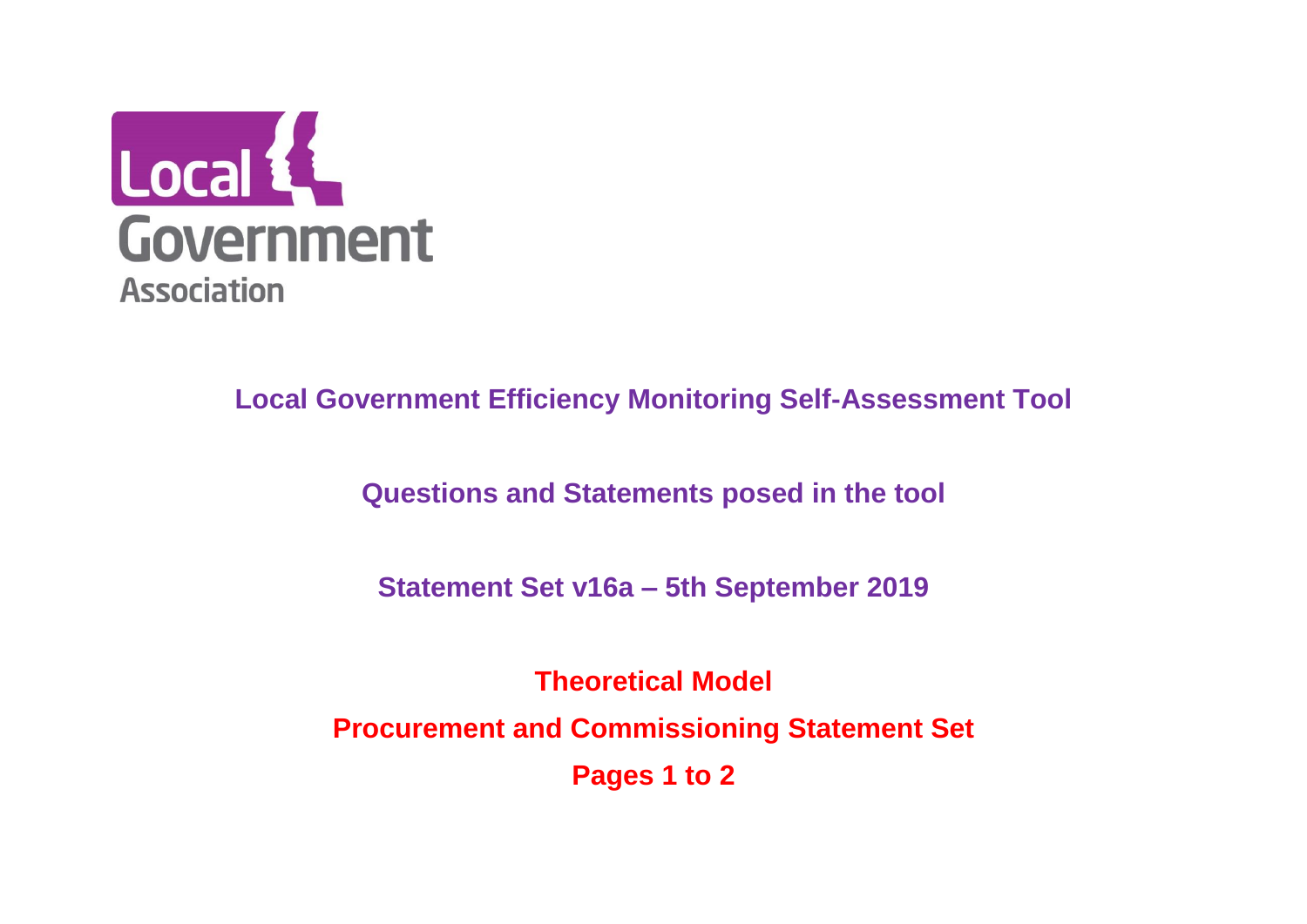| <b>Procurement &amp;</b><br><b>Commissioning</b> | <b>Service</b>                                                                                                                                                                                                                                                                                                                                                                              | <b>Customer</b>                                                                                                                                                                                                                                                                                                                                                                                                                                                                                                                               | <b>Community</b>                                                                                                                                                                                                                                                                                                                                                                                                                                                                                                        |
|--------------------------------------------------|---------------------------------------------------------------------------------------------------------------------------------------------------------------------------------------------------------------------------------------------------------------------------------------------------------------------------------------------------------------------------------------------|-----------------------------------------------------------------------------------------------------------------------------------------------------------------------------------------------------------------------------------------------------------------------------------------------------------------------------------------------------------------------------------------------------------------------------------------------------------------------------------------------------------------------------------------------|-------------------------------------------------------------------------------------------------------------------------------------------------------------------------------------------------------------------------------------------------------------------------------------------------------------------------------------------------------------------------------------------------------------------------------------------------------------------------------------------------------------------------|
| <b>Question</b>                                  | 1. Services understand their<br>expenditure and supplier base. 2.<br>Services have signed off plans for<br>effective commissioning to shape future<br>services capable of supporting demand,<br>engaging markets, etc. 3. The services<br>use procurement effectively to improve<br>outcomes. 4. Services have used<br>procurement to demonstrably minimise<br>costs and improved services. | 1. The authority understands the<br>combined spend of the organisation. 2.<br>The authority has planned<br>procurements for all categories of<br>expenditure. 3. The authority has used<br>its buying power to reduce the cost for<br>its services (inc. costs of suppliers or to<br>take advantage of its supply chain's<br>buying power). 4. Procurement has<br>reduced the costs of services and costs<br>for suppliers.                                                                                                                   | 1. The authority understands the cost of<br>living of vulnerable groups and long-<br>term trends and short-term impacts that<br>affect these costs. 2. The authority has<br>signed off plans to maximise its<br>procurement skills to mitigate these<br>costs. 3. The authority has completed<br>procurements that have reduced the<br>cost of living for residents and<br>businesses. 4. Reduction in costs for<br>vulnerable groups has led to greater<br>independence and reduction in demand<br>for public service. |
| <b>Best Case</b>                                 | The authority has a continuously<br>updated contracts register and spend<br>analysis. It monitors prices and has an<br>evidenced based approach to<br>calculating the fair price for all goods<br>and services. It has processes in place<br>to ensure that contracts are properly<br>monitored, renewed and that all spend<br>is on contract.                                              | The authority has coordinated activity<br>for categories of spend across the<br>council. It uses the combined spend of<br>the council to optimise the cost and<br>quality of goods and services. It<br>collaborates with suppliers to reduce<br>their costs with a resultant saving to the<br>council. Where the supplier has better<br>prices it accesses these to reduce costs particularly on vulnerable groups.<br>to the council. The authority seeks to<br>collaborate with its public partners to<br>manage categories of expenditure. | The authority has modelled long term<br>trends (such as rises in fuel poverty)<br>and the impact of short term events<br>(such as storm damage on elderly<br>residents' properties) and has a<br>procurement programme in place to<br>reduce the impact of cost increases<br>resulting from these trends and events,                                                                                                                                                                                                    |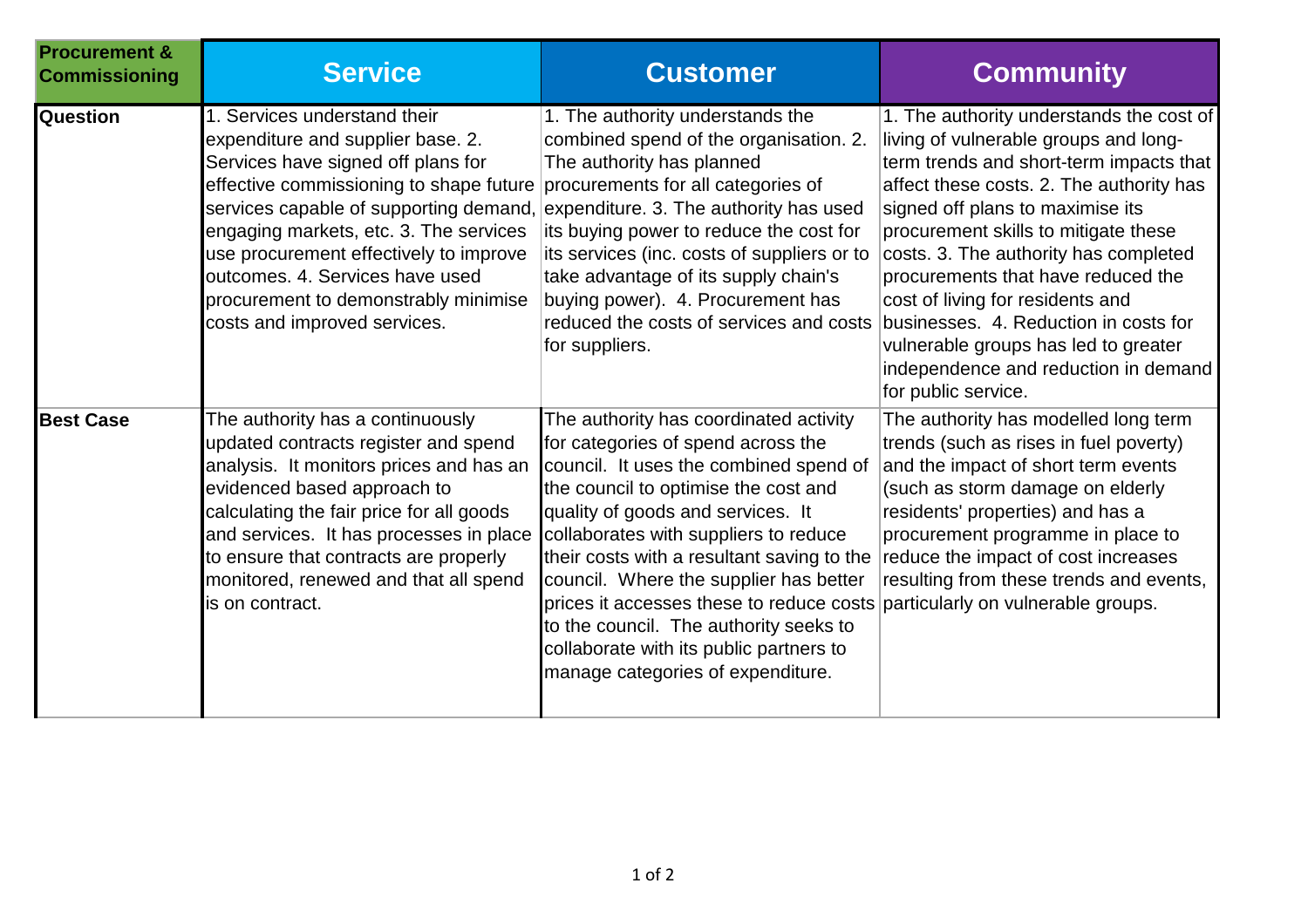| <b>Procurement &amp;</b><br><b>Commissioning</b> | <b>Service</b>                                                                                                                                                                                                                                                                                                  | <b>Customer</b>                                                                                                                                                                                                                                                       | <b>Community</b>                                                                                                                                                                                                                                                                                                                                |
|--------------------------------------------------|-----------------------------------------------------------------------------------------------------------------------------------------------------------------------------------------------------------------------------------------------------------------------------------------------------------------|-----------------------------------------------------------------------------------------------------------------------------------------------------------------------------------------------------------------------------------------------------------------------|-------------------------------------------------------------------------------------------------------------------------------------------------------------------------------------------------------------------------------------------------------------------------------------------------------------------------------------------------|
| <b>Competent</b>                                 | The authority carries out analysis<br>annually. It compares its prices with<br>other councils. It has an evidenced-<br>based approach to calculating the price<br>for critical services. It ensures that<br>contracts are up-to-date. It<br>communicates the way to use contracts<br>effectively.               | The authority has a coordinated<br>programme of procurement across the<br>council. It makes available the prices it<br>has secured to its suppliers to reduce<br>their costs of operation and has<br>negotiated a reduction in price to the<br>authority as a result. | The authority conducts procurements<br>on behalf of residents and business for<br>some commodities such as energy. It<br>uses its procurement to increase<br>capacity of partner organisations and<br>groups.                                                                                                                                   |
| <b>Worst case</b>                                | The authority does not know if contracts<br>are in compliance (e.g. out-of-date).<br>The service has no means to check off-<br>contract spend. There is no evidence<br>to support prices in complex services<br>and the authority could be paying too<br>much or be open to challenge for<br>paying too little. | The authority has no combined view of<br>its expenditure and is unaware of the<br>prices paid by its suppliers and the<br>opportunities to engage with them to<br>reduce costs. The authority dos not<br>make available its prices to its<br>suppliers.               | The authority is unaware of the impact<br>of long term trends or short term events<br>on the cost of living residents and<br>businesses. It does not use<br>procurement to support the building of<br>capacity in the community or mitigate<br>the effects of trends on vulnerable<br>groups or more generally for residents<br>and businesses. |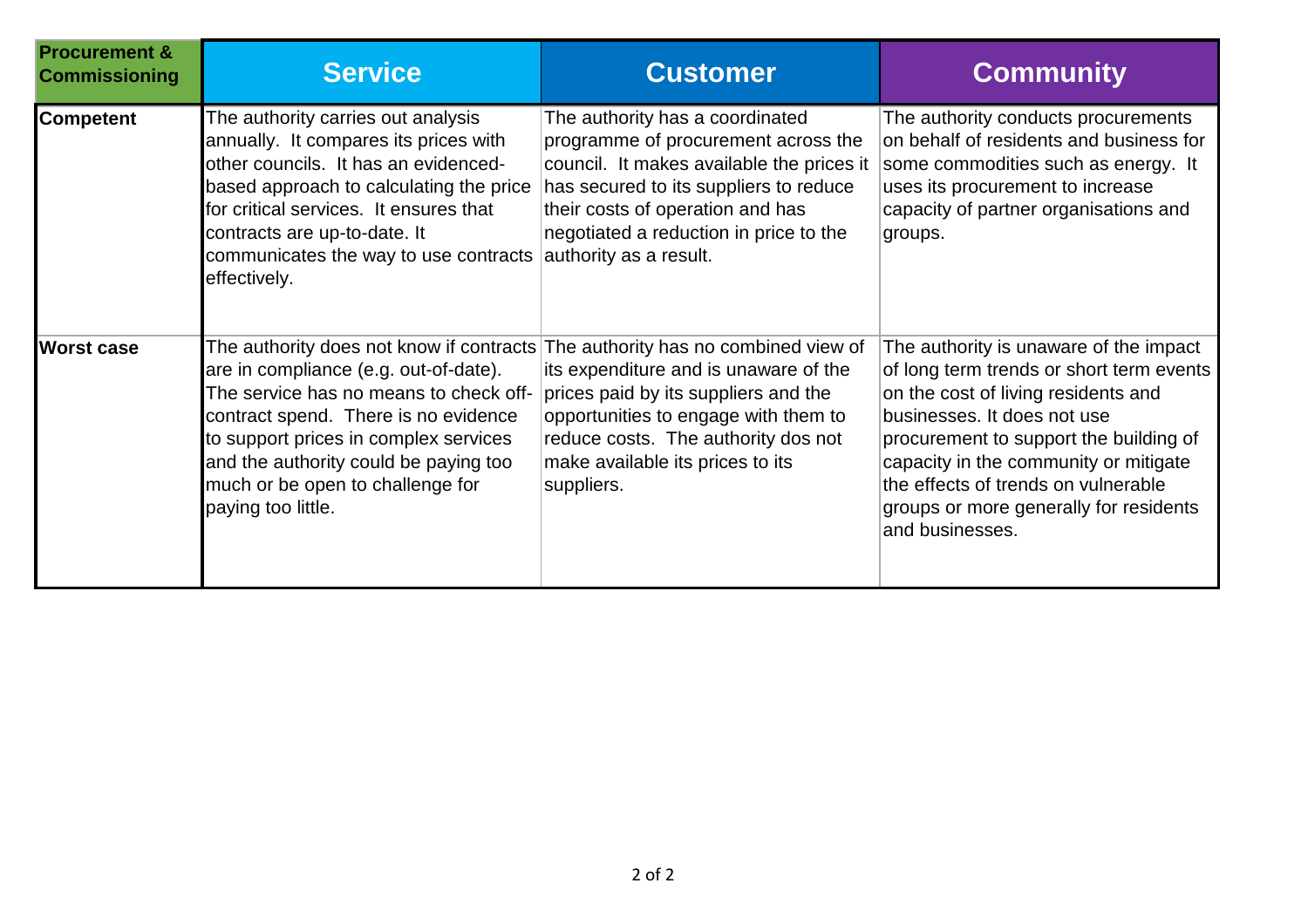

**Questions and Statements posed in the tool**

**Statement Set v16a-1 – 5th September 2019**

**Theoretical Model Critical Success Factors Statement Set Pages 1 to 2**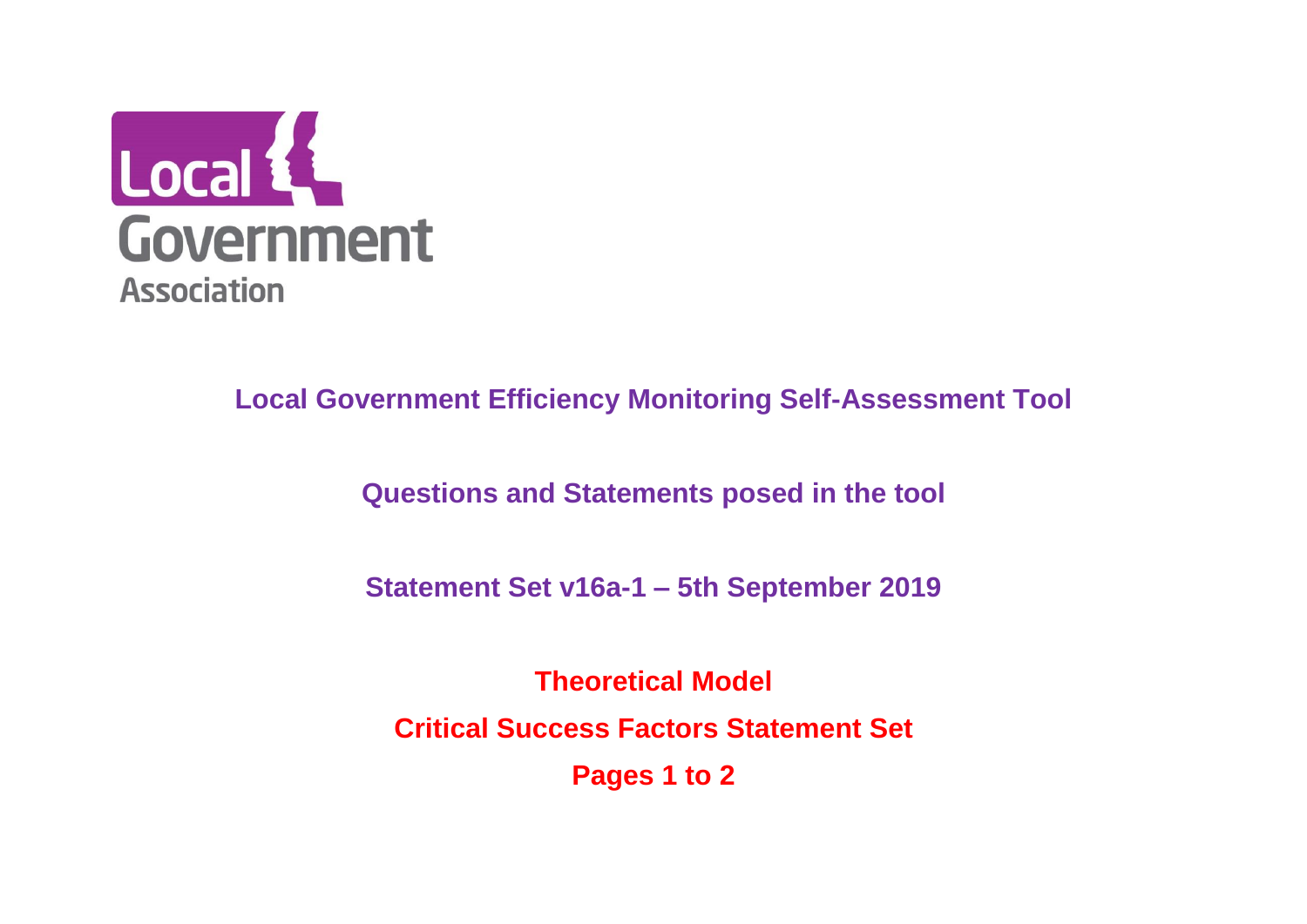| <b>Critical Success</b><br><b>Factors</b> | <b>Leadership and Management</b>                                                                                                                                                                                                                                                                                                                                                                                                                                                                                                                                                         | <b>Approach to Change</b>                                                                                                                                                                                                                                                                                                                                                                                                                                                                                                                               | <b>Getting the Best from Staff</b>                                                                                                                                                                                                                                                                                                                                       |
|-------------------------------------------|------------------------------------------------------------------------------------------------------------------------------------------------------------------------------------------------------------------------------------------------------------------------------------------------------------------------------------------------------------------------------------------------------------------------------------------------------------------------------------------------------------------------------------------------------------------------------------------|---------------------------------------------------------------------------------------------------------------------------------------------------------------------------------------------------------------------------------------------------------------------------------------------------------------------------------------------------------------------------------------------------------------------------------------------------------------------------------------------------------------------------------------------------------|--------------------------------------------------------------------------------------------------------------------------------------------------------------------------------------------------------------------------------------------------------------------------------------------------------------------------------------------------------------------------|
| Question                                  | 1. The authority has a clear vision for its area<br>(inc. residents and local business) and the role of<br>the authority as the leader of place and has<br>effective member/officer relationships and<br>effective decision making processes. 2. The<br>plans for the authority role and has identified any<br>improvements required to deliver the vision. 3.<br>The authority is delivering its vision for the area<br>and for itself. 4. The vision is owned by<br>members, staff, residents and local business and<br>all participants are delivering the desired<br>outcomes.       | 1. The authority understands the resources, skills<br>and capability required to effect the improvements<br>and innovations that it requires. 2. The authority<br>has put in place clear resource plans and<br>governance arrangements required to deliver the<br>authority has created and agreed implementation change. 3. The approach to change is under way<br>and planned changes are progressing. 4. Planned monitoring and management of behaviours. 4.<br>resources are proving sufficient (type and scale) to<br>deliver the planned outputs. | 1. The authority understands the role of<br>behaviour change in delivering ways of working.<br>2. The authority has designed, with staff<br>involvement, an appropriate behavioural<br>framework for its way of working. 3. The authority<br>has implemented a behavioural framework with<br>Staff understand and own the behaviours and<br>they are driving the change. |
| <b>Best Case</b>                          | Members and senior staff have actively<br>evidence of need and future aspiration. It is<br>owned by local residents and businesses, council and the authority has a balance of internal and<br>staff and members, public and voluntary sector<br>partners alike. There are clear roles for all of<br>these stakeholders and plans to achieve the<br>vision with all stakeholders involved including<br>effective governance arrangements and strong<br>oversight by members. Tangible progress has<br>been made and monitoring evidences progress<br>in outcome as well as output terms. | The authority has a robust approach to programme<br>developed a clear vision for the area, based upon management, delivery and monitoring. There are<br>clear plans that evidence the resources required<br>external resources sufficient to deliver its<br>improvement and innovation plans. Resources are   manage behaviours throughout the year.<br>continually under review and resources are clearly<br>adjusted to deliver upon the programmes<br>objectives and timeframes.                                                                     | The authority understands the science of<br>behavioural change and has devised a<br>behavioural framework that is linked to its<br>improvement and innovation journey. The<br>authority understands how to monitor and<br>Monitoring shows that behaviours are<br>continuously improving / becoming more<br>effective.                                                   |